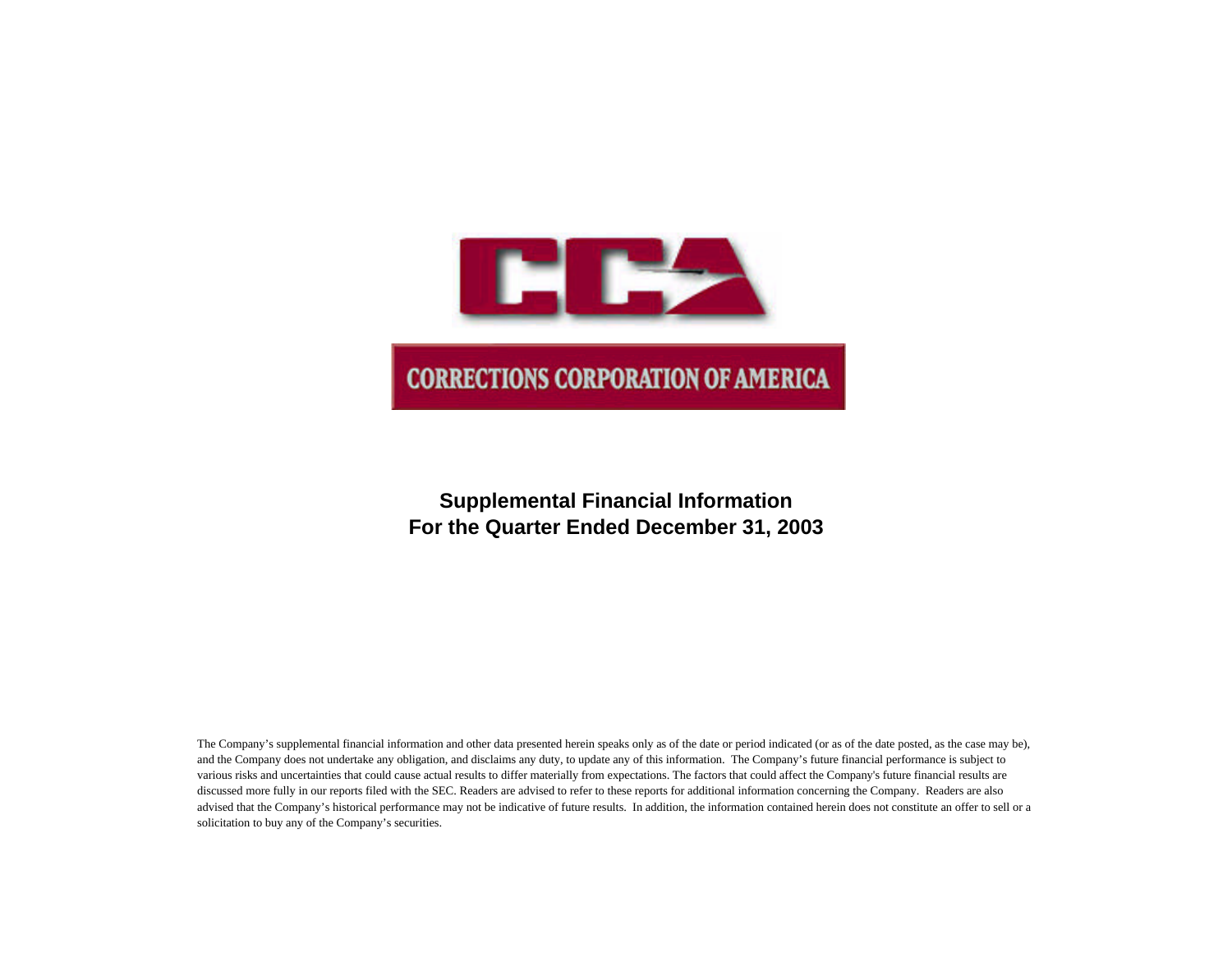# **CORRECTIONS CORPORATION OF AMERICA**

**Supplemental Financial Information For the Quarter Ended December 31, 2003**

# **TABLE OF CONTENTS**

| Consolidated Balance Sheets 1                                                                                                                                                                                                        |  |
|--------------------------------------------------------------------------------------------------------------------------------------------------------------------------------------------------------------------------------------|--|
| Consolidated Statements of Operations <b>CONSOLIDATE:</b> 2                                                                                                                                                                          |  |
| Reconciliation of Basic to Diluted Earnings Per Share <b>Constanting Server Share</b> 3                                                                                                                                              |  |
| Illustration of 2003 Results, Adjusted for Special Items 4                                                                                                                                                                           |  |
| Illustration of 2003 Results, Adjusted for Special Items and Assuming a Tax Provision <b>SECON</b> 5                                                                                                                                 |  |
| Selected Financial Information <b>Constanting Constanting Constanting Constanting Constanting Constanting Constanting Constanting Constanting Constanting Constanting Constanting Constanting Constanting Constanting Constantin</b> |  |
| Analysis of Outstanding Debt and Preferred Stock <b>CONSUMER 2006</b> 2014                                                                                                                                                           |  |
| Selected Operating Ratios 2016 and 2017 10                                                                                                                                                                                           |  |
|                                                                                                                                                                                                                                      |  |
| Diversification of Revenue 17                                                                                                                                                                                                        |  |
|                                                                                                                                                                                                                                      |  |

John D. Ferguson, President and CEO Irving E. Lingo, Jr., Chief Financial Officer 10 Burton Hills Boulevard Nashville, TN 37215 Tel.: (615) 263-3000 Fax: (615) 263-3150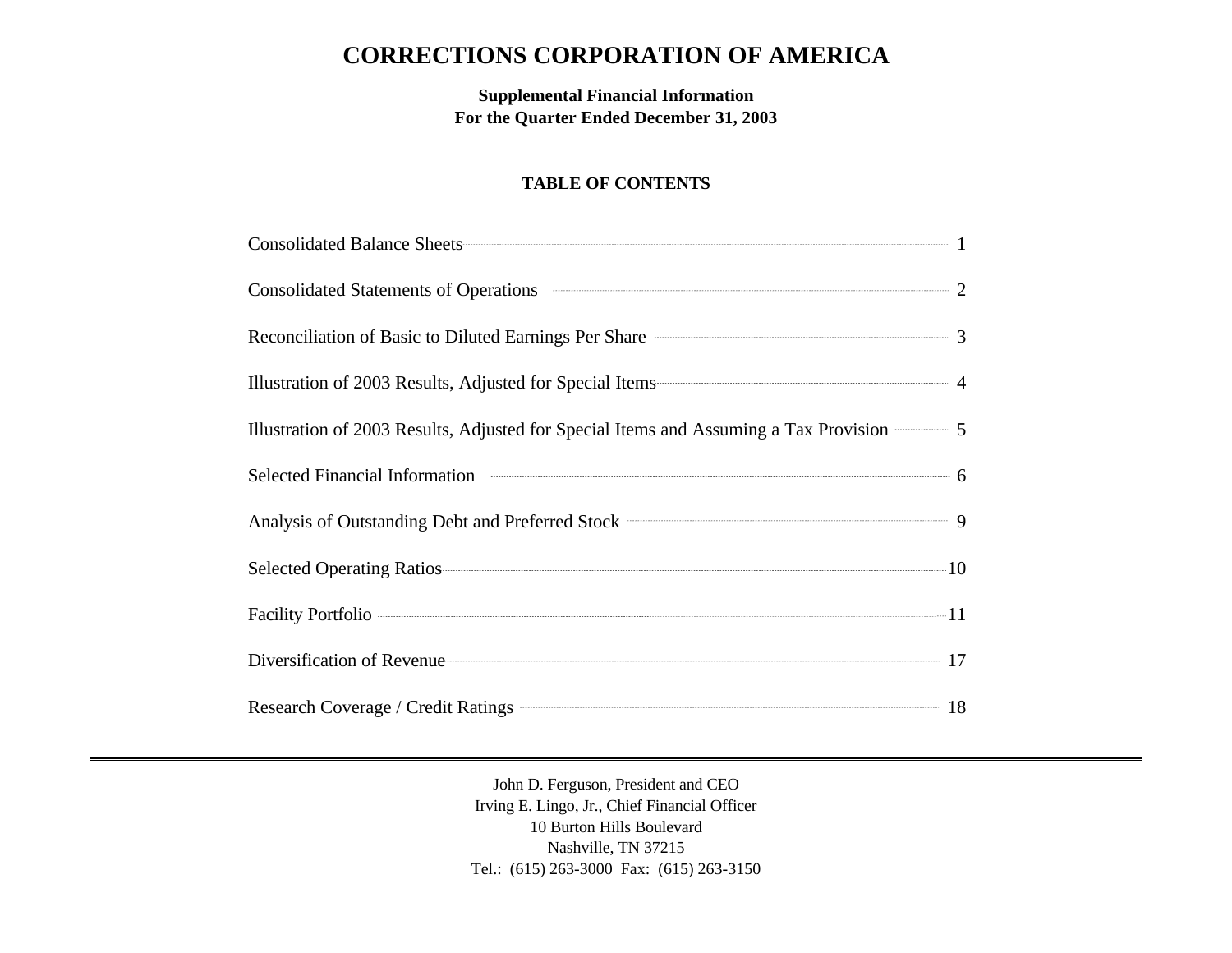# **CONSOLIDATED BALANCE SHEETS**

|                                                                  | December 31,            | September 30,          | <b>June 30,</b>           | March 31,                    |                           |  |
|------------------------------------------------------------------|-------------------------|------------------------|---------------------------|------------------------------|---------------------------|--|
| <b>ASSETS</b>                                                    | 2003                    | 2003                   | 2003                      | 2003                         | 2002                      |  |
| Cash and cash equivalents                                        | $\mathsf{\$}$<br>84,231 | $\mathbb{S}$<br>68,943 | $\mathbb{S}$<br>70,464    | $\mathbf{\hat{S}}$<br>69,955 | $\mathbb{S}$<br>65,406    |  |
| Restricted cash                                                  | 12,823                  | 12,796                 | 13,186                    | 13,577                       | 7,363                     |  |
| Accounts receivable, net of allowance                            | 137,623                 | 140,636                | 133,911                   | 137,741                      | 136,644                   |  |
| Deferred tax assets                                              | 50,473                  |                        | $\mathbf{r}$              |                              |                           |  |
| Income tax receivable                                            |                         | 59                     | 60                        | 33,426                       | 32,499                    |  |
| Prepaid expenses and other current assets                        | 8,028                   | 6,949                  | 9,206                     | 6,329                        | 12,435                    |  |
| Total current assets                                             | 293,178                 | 229,383                | 226,827                   | 261,028                      | 254,347                   |  |
| Property and equipment, net                                      | 1,586,979               | 1,580,571              | 1,584,825                 | 1,591,119                    | 1,552,265                 |  |
| Investment in direct financing lease                             | 17,751                  | 17,907                 | 18,057                    | 18,204                       | 18,346                    |  |
| Goodwill                                                         | 15,563                  | 20,294                 | 20,294                    | 20,294                       | 20,902                    |  |
| Deferred tax assets                                              | 6,739                   |                        | $\sim$                    |                              |                           |  |
| Other assets                                                     | 38,818                  | 35,562                 | 32,636                    | 27,085                       | 28,211                    |  |
| Total assets                                                     | 1,959,028<br>S.         | 1,883,717<br>-S        | 1,882,639<br>\$           | 1,917,730                    | 1,874,071<br>\$           |  |
| <b>LIABILITIES AND STOCKHOLDERS' EQUITY</b>                      |                         |                        |                           |                              |                           |  |
| Accounts payable and accrued expenses                            | \$<br>157,417           | \$<br>156,304          | $\mathbb{S}$<br>132,480   | 148,441<br>\$                | \$<br>152,977             |  |
| Income tax payable                                               | 913                     | 4,520                  | 4,467                     | 5,608                        | 4,605                     |  |
| Distributions payable                                            | 150                     | 150                    | 150                       | 2,150                        | 5,330                     |  |
| Current portion of long-term debt                                | 1,146                   | 2,914                  | 5,377                     | 24,107                       | 23,054                    |  |
| Total current liabilities                                        | 159,626                 | 163,888                | 142,474                   | 180,306                      | 185,966                   |  |
| Long-term debt, net of current portion                           | 1,002,282               | 1,004,128              | 1,043,780                 | 956,515                      | 932,905                   |  |
| Other liabilities                                                | 21,655                  | 21,817                 | 22,075                    | 22,482                       | 21,202                    |  |
| <b>Total liabilities</b>                                         | 1,183,563               | 1,189,833              | 1,208,329                 | 1,159,303                    | 1,140,073                 |  |
| Commitments and contingencies                                    |                         |                        |                           |                              |                           |  |
| Preferred stock - \$0.01 par value:                              |                         |                        |                           |                              |                           |  |
| Series A - stated at liquidation preference of \$25.00 per share | 7,500                   | 7,500                  | 7,500                     | 107,500                      | 107,500                   |  |
| Series B - stated at liquidation preference of \$24.46 per share | 23,528                  | 23,528                 | 22,933                    | 114,281                      | 107,831                   |  |
| Common stock - \$0.01 par value                                  | 350                     | 350                    | 350                       | 281                          | 280                       |  |
| Additional paid-in capital                                       | 1,441,742               | 1,439,587              | 1,439,347                 | 1,344,822                    | 1,343,066                 |  |
| Deferred compensation                                            | (1, 479)                | (1, 913)               | (2,323)                   | (2,779)                      | (1,604)                   |  |
| Retained deficit                                                 | (695, 590)              | (774, 348)             | (792, 549)                | (804, 689)                   | (822, 111)                |  |
| Accumulated other comprehensive loss                             | (586)                   | (820)                  | (948)                     | (989)                        | (964)                     |  |
| Total stockholders' equity                                       | 775,465                 | 693,884                | 674,310                   | 758,427                      | 733,998                   |  |
| Total liabilities and stockholders' equity                       | 1,959,028<br>S.         | 1,883,717<br>\$        | $\mathbb{S}$<br>1,882,639 | 1,917,730<br>\$              | 1,874,071<br>$\mathbb{S}$ |  |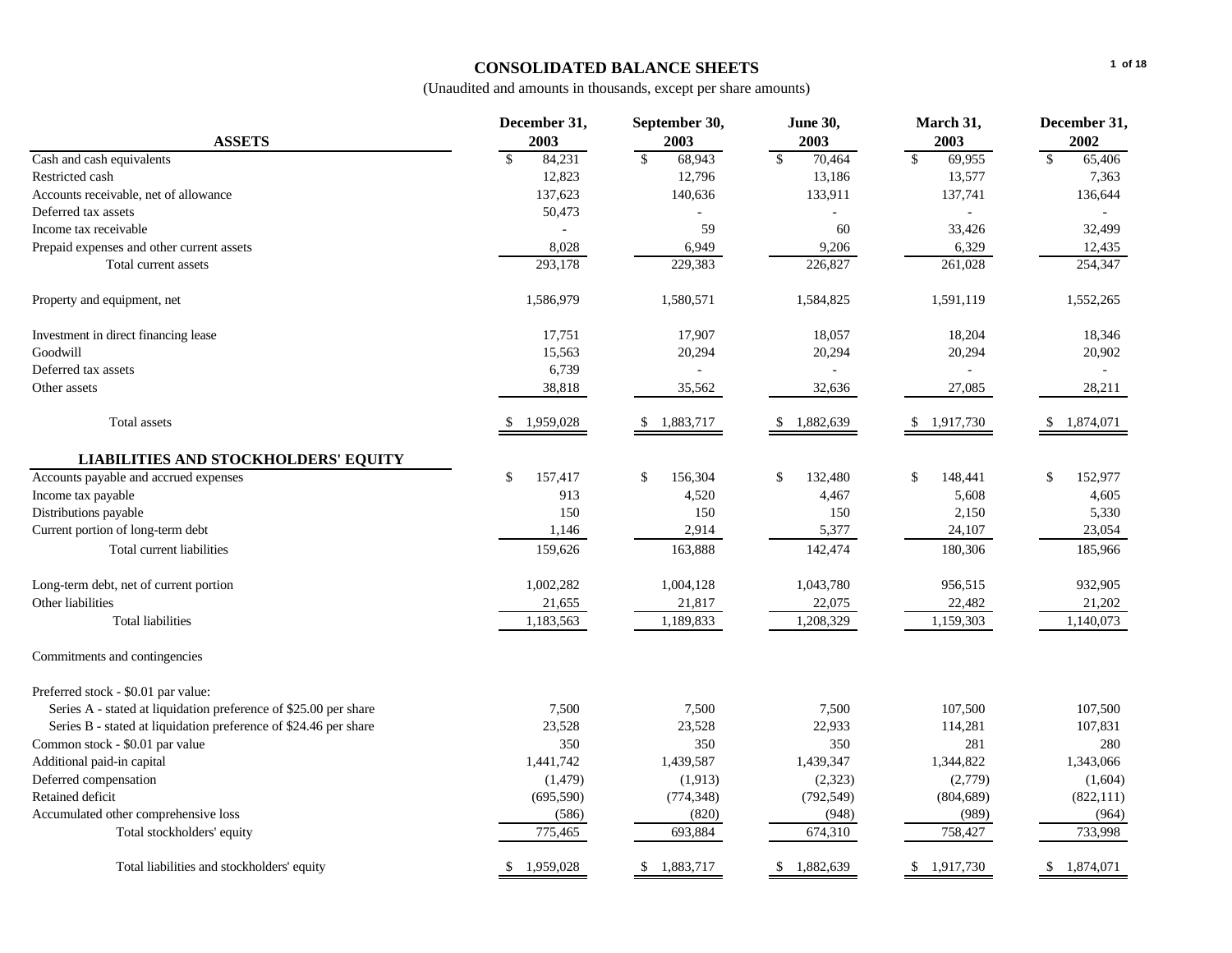# **CONSOLIDATED STATEMENTS OF OPERATIONS**

|                                                                             |              | For the Three Months Ended December 31,<br>2003 | 2002         |              | For the Year Ended December 31,<br>2003 |               | 2002      |
|-----------------------------------------------------------------------------|--------------|-------------------------------------------------|--------------|--------------|-----------------------------------------|---------------|-----------|
| <b>REVENUE:</b>                                                             |              |                                                 |              |              |                                         |               |           |
| Management:                                                                 |              |                                                 |              |              |                                         |               |           |
| Federal                                                                     | $\$$         | 100,253                                         | \$<br>84,361 | $\mathbb{S}$ | 384,128                                 | \$            | 312,574   |
| State                                                                       |              | 127,446                                         | 120,031      |              | 493,037                                 |               | 480,577   |
| Local                                                                       |              | 25,224                                          | 23,417       |              | 97,311                                  |               | 87,595    |
| Other                                                                       |              | 10,203                                          | 9,395        |              | 39,513                                  |               | 37,275    |
| Total management revenue                                                    |              | 263,126                                         | 237,204      |              | 1,013,989                               |               | 918,021   |
| Transportation                                                              |              | 4,760                                           | 3,901        |              | 18,901                                  |               | 15,961    |
| Rental                                                                      |              | 945                                             | 920          |              | 3,742                                   |               | 3,701     |
| Other                                                                       |              | 29                                              | ä,           |              | 105                                     |               | 68        |
|                                                                             |              | 268,860                                         | 242,025      |              | 1,036,737                               |               | 937,751   |
| <b>EXPENSES:</b>                                                            |              |                                                 |              |              |                                         |               |           |
| Operating:                                                                  |              |                                                 |              |              |                                         |               |           |
| Facility fixed                                                              |              | 142,936                                         | 130,063      |              | 557,529                                 |               | 514,933   |
| Facility variable                                                           |              | 51,191                                          | 49,920       |              | 195,890                                 |               | 189,424   |
| Transportation                                                              |              | 5,592                                           | 3,918        |              | 20,944                                  |               | 16,187    |
| Other                                                                       |              | 137                                             | 110          |              | 948                                     |               | 808       |
| Total operating expenses                                                    |              | 199,856                                         | 184,011      |              | 775,311                                 |               | 721,352   |
| General and administrative                                                  |              | 11,101                                          | 13,245       |              | 40,467                                  |               | 36,907    |
| Depreciation and amortization                                               |              | 13,831                                          | 13,399       |              | 52,937                                  |               | 51,292    |
|                                                                             |              | 224,788                                         | 210,655      |              | 868,715                                 |               | 809,551   |
|                                                                             |              |                                                 |              |              |                                         |               |           |
| <b>OPERATING INCOME</b>                                                     |              | 44,072                                          | 31,370       |              | 168,022                                 |               | 128,200   |
| <b>OTHER (INCOME) EXPENSE:</b>                                              |              |                                                 |              |              |                                         |               |           |
|                                                                             |              | (75)                                            | 90           |              | (119)                                   |               | 153       |
| Equity in (earnings) loss of joint venture                                  |              | 17,987                                          | 18,101       |              | 74,446                                  |               | 87,478    |
| Interest expense, net                                                       |              |                                                 |              |              | 6,687                                   |               | 36,670    |
| Expenses associated with debt refinancing and recapitalization transactions |              | ä,                                              | 628          |              | (2,900)                                 |               | (2,206)   |
| Change in fair value of derivative instruments                              |              |                                                 |              |              |                                         |               |           |
| Loss on disposal of assets                                                  |              | 282                                             | 53           |              | 261                                     |               | 110       |
| Unrealized foreign currency transaction gain                                |              | (357)                                           | (180)        |              | (556)                                   |               | (622)     |
|                                                                             |              | 17,837                                          | 18,692       |              | 77,819                                  |               | 121,583   |
| INCOME FROM CONTINUING OPERATIONS BEFORE INCOME TAXES                       |              |                                                 |              |              |                                         |               |           |
| AND CUMULATIVE EFFECT OF ACCOUNTING CHANGE                                  |              | 26,235                                          | 12,678       |              | 90,203                                  |               | 6,617     |
|                                                                             |              |                                                 |              |              |                                         |               |           |
| Income tax benefit                                                          |              | 52,459                                          | 30,021       |              | 52,352                                  |               | 63,284    |
|                                                                             |              |                                                 |              |              |                                         |               |           |
| <b>INCOME FROM CONTINUING OPERATIONS BEFORE CUMULATIVE</b>                  |              |                                                 |              |              |                                         |               |           |
| EFFECT OF ACCOUNTING CHANGE                                                 |              | 78,694                                          | 42,699       |              | 142,555                                 |               | 69,901    |
|                                                                             |              |                                                 |              |              |                                         |               |           |
| Income (loss) from discontinued operations, net of taxes                    |              | 920                                             | 562          |              | (772)                                   |               | 2,459     |
| Cumulative effect of accounting change                                      |              | ÷,                                              | L,           |              | $\overline{\phantom{a}}$                |               | (80, 276) |
|                                                                             |              |                                                 |              |              |                                         |               |           |
| <b>NET INCOME (LOSS)</b>                                                    |              | 79,614                                          | 43,261       |              | 141,783                                 |               | (7, 916)  |
| Distributions to preferred stockholders                                     |              | (856)                                           | (5,385)      |              | (15,262)                                |               | (20, 959) |
| NET INCOME (LOSS) AVAILABLE TO COMMON STOCKHOLDERS                          | $\mathbb{S}$ | 78,758                                          | \$<br>37,876 | $\mathbb{S}$ | 126,521                                 | \$            | (28, 875) |
| <b>BASIC EARNINGS (LOSS) PER SHARE</b>                                      | \$           | 2.27                                            | \$<br>1.37   | \$           | 3.92                                    | $\mathcal{S}$ | (1.04)    |
| <b>DILUTED EARNINGS (LOSS) PER SHARE</b>                                    | $\mathbb{S}$ | 2.01                                            | \$<br>1.14   | $\mathbb{S}$ | 3.44                                    | \$            | (0.82)    |
|                                                                             |              |                                                 |              |              |                                         |               |           |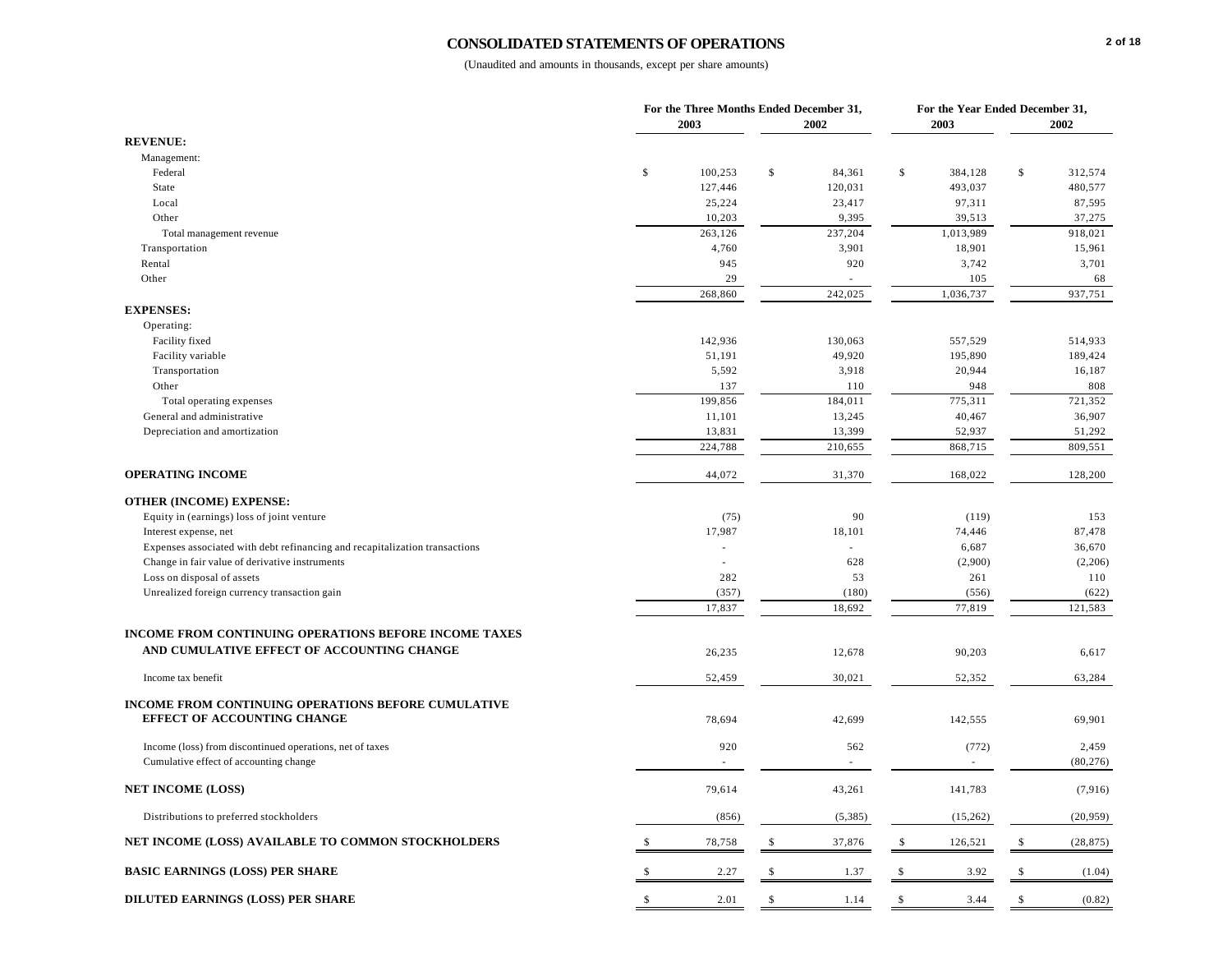# **RECONCILIATION OF BASIC TO DILUTED EARNINGS PER SHARE**

|                                                                                                     |               | For the Three Months Ended December 31,<br>2003 |              | 2002   |              | For the Year Ended December 31,<br>2003 |              | 2002      |
|-----------------------------------------------------------------------------------------------------|---------------|-------------------------------------------------|--------------|--------|--------------|-----------------------------------------|--------------|-----------|
| Basic:                                                                                              |               |                                                 |              |        |              |                                         |              |           |
| Income from continuing operations before cumulative                                                 |               |                                                 |              |        |              |                                         |              |           |
| effect of accounting change                                                                         | $\mathbb{S}$  | 77,838                                          | \$           | 37,314 | $\mathbb{S}$ | 127,293                                 | $\mathbb{S}$ | 48,942    |
| Income (loss) from discontinued operations, net of taxes                                            |               | 920                                             |              | 562    |              | (772)                                   |              | 2,459     |
| Cumulative effect of accounting change                                                              |               |                                                 |              |        |              |                                         |              | (80, 276) |
| Net income (loss) available to common stockholders                                                  |               | 78,758                                          | $\mathbb{S}$ | 37,876 | \$           | 126,521                                 | $\mathbb{S}$ | (28, 875) |
| Diluted:                                                                                            |               |                                                 |              |        |              |                                         |              |           |
| Income from continuing operations before cumulative                                                 |               |                                                 |              |        |              |                                         |              |           |
| effect of accounting change                                                                         | $\mathbb{S}$  | 77,838                                          | \$           | 37,314 | \$           | 127,293                                 | \$           | 48,942    |
| Interest expense applicable to convertible notes *                                                  |               | 302                                             |              | 2,641  |              | 4,496                                   |              | 2,400     |
| Diluted income from continuing operations before cumulative                                         |               |                                                 |              |        |              |                                         |              |           |
| effect of accounting change                                                                         |               | 78,140                                          |              | 39,955 |              | 131,789                                 |              | 51,342    |
| Income (loss) from discontinued operations, net of taxes                                            |               | 920                                             |              | 562    |              | (772)                                   |              | 2,459     |
| Cumulative effect of accounting change                                                              |               |                                                 |              |        |              |                                         |              | (80, 276) |
| Diluted net income (loss) available to common stockholders                                          | <sup>\$</sup> | 79,060                                          | $\mathbb{S}$ | 40,517 | $\mathbb{S}$ | 131,017                                 | $\mathbb{S}$ | (26, 475) |
|                                                                                                     |               |                                                 |              |        |              |                                         |              |           |
| Basic:                                                                                              |               |                                                 |              |        |              |                                         |              |           |
| Weighted average common shares outstanding                                                          |               | 35,039                                          |              | 27,979 |              | 32,603                                  |              | 27,952    |
| Unvested restricted common stock                                                                    |               | (367)                                           |              | (283)  |              | (358)                                   |              | (283)     |
| Weighted average common shares outstanding-basic                                                    |               | 34,672                                          |              | 27,696 |              | 32,245                                  |              | 27,669    |
| Diluted:                                                                                            |               |                                                 |              |        |              |                                         |              |           |
| Weighted average common shares outstanding-basic                                                    |               | 34,672                                          |              | 27,696 |              | 32,245                                  |              | 27,669    |
| Effect of dilutive securities:                                                                      |               |                                                 |              |        |              |                                         |              |           |
| Stock options and warrants                                                                          |               | 1,046                                           |              | 629    |              | 917                                     |              | 621       |
| Stockholder litigation                                                                              |               |                                                 |              | 310    |              | 115                                     |              | 310       |
| Convertible notes                                                                                   |               | 3,362                                           |              | 6,733  |              | 4,523                                   |              | 3,370     |
| Restricted stock-based compensation                                                                 |               | 273                                             |              | 239    |              | 249                                     |              | 238       |
| Weighted average shares and assumed conversions-diluted                                             |               | 39,353                                          |              | 35,607 |              | 38,049                                  |              | 32,208    |
|                                                                                                     |               |                                                 |              |        |              |                                         |              |           |
| Basic earnings (loss) per share:                                                                    |               |                                                 |              |        |              |                                         |              |           |
| Income from continuing operations before cumulative                                                 |               |                                                 |              |        |              |                                         |              |           |
| effect of accounting change                                                                         | $\mathbf S$   | 2.24                                            | $\mathbb S$  | 1.35   | $\mathbb{S}$ | 3.95                                    | $\mathbb{S}$ | 1.77      |
| Income (loss) from discontinued operations, net of taxes                                            |               | 0.03                                            |              | 0.02   |              | (0.03)                                  |              | 0.09      |
| Cumulative effect of accounting change                                                              |               | $\sim$                                          |              | $\sim$ |              |                                         |              | (2.90)    |
| Net income (loss) available to common stockholders                                                  |               | 2.27                                            | $\mathbb{S}$ | 1.37   | \$           | 3.92                                    | $\mathbb{S}$ | (1.04)    |
| Diluted earnings (loss) per share:                                                                  |               |                                                 |              |        |              |                                         |              |           |
| Income from continuing operations before cumulative                                                 |               |                                                 |              |        |              |                                         |              |           |
| effect of accounting change                                                                         | $\mathbb{S}$  | 1.99                                            | $\mathbb S$  | 1.12   | $\mathbb{S}$ | 3.46                                    | $\mathbb{S}$ | 1.59      |
| Income (loss) from discontinued operations, net of taxes                                            |               | 0.02                                            |              | 0.02   |              | (0.02)                                  |              | 0.08      |
| Cumulative effect of accounting change                                                              |               |                                                 |              |        |              |                                         |              | (2.49)    |
| Diluted net income (loss) available to common stockholders                                          | <sup>\$</sup> | 2.01                                            | $\mathbb{S}$ | 1.14   | $\mathbb{S}$ | 3.44                                    | $\mathbb{S}$ | (0.82)    |
|                                                                                                     |               |                                                 |              |        |              |                                         |              |           |
| For the year ended December 31, 2002, \$7,851 is not presented, as the effect is anti-<br>dilutive. |               |                                                 |              |        |              |                                         |              |           |
|                                                                                                     |               |                                                 |              |        |              |                                         |              |           |
| **                                                                                                  |               |                                                 |              |        |              |                                         |              |           |
| Although amounts are not included for the periods presented, as the effects are anti-               |               |                                                 |              |        |              |                                         |              |           |
| dilutive, additional shares would have been as follows, if dilutive:                                |               |                                                 |              |        |              |                                         |              |           |
| Stock options and warrants using the treasury stock method                                          |               |                                                 |              |        |              |                                         |              |           |
| Stockholder litigation                                                                              |               |                                                 |              |        |              |                                         |              |           |
| Convertible notes using the if-converted method                                                     |               |                                                 |              |        |              |                                         |              | 3,366     |
| Restricted stock-based compensation using the treasury stock method                                 |               |                                                 |              |        |              |                                         |              |           |
|                                                                                                     |               |                                                 |              |        |              |                                         |              | 3,366     |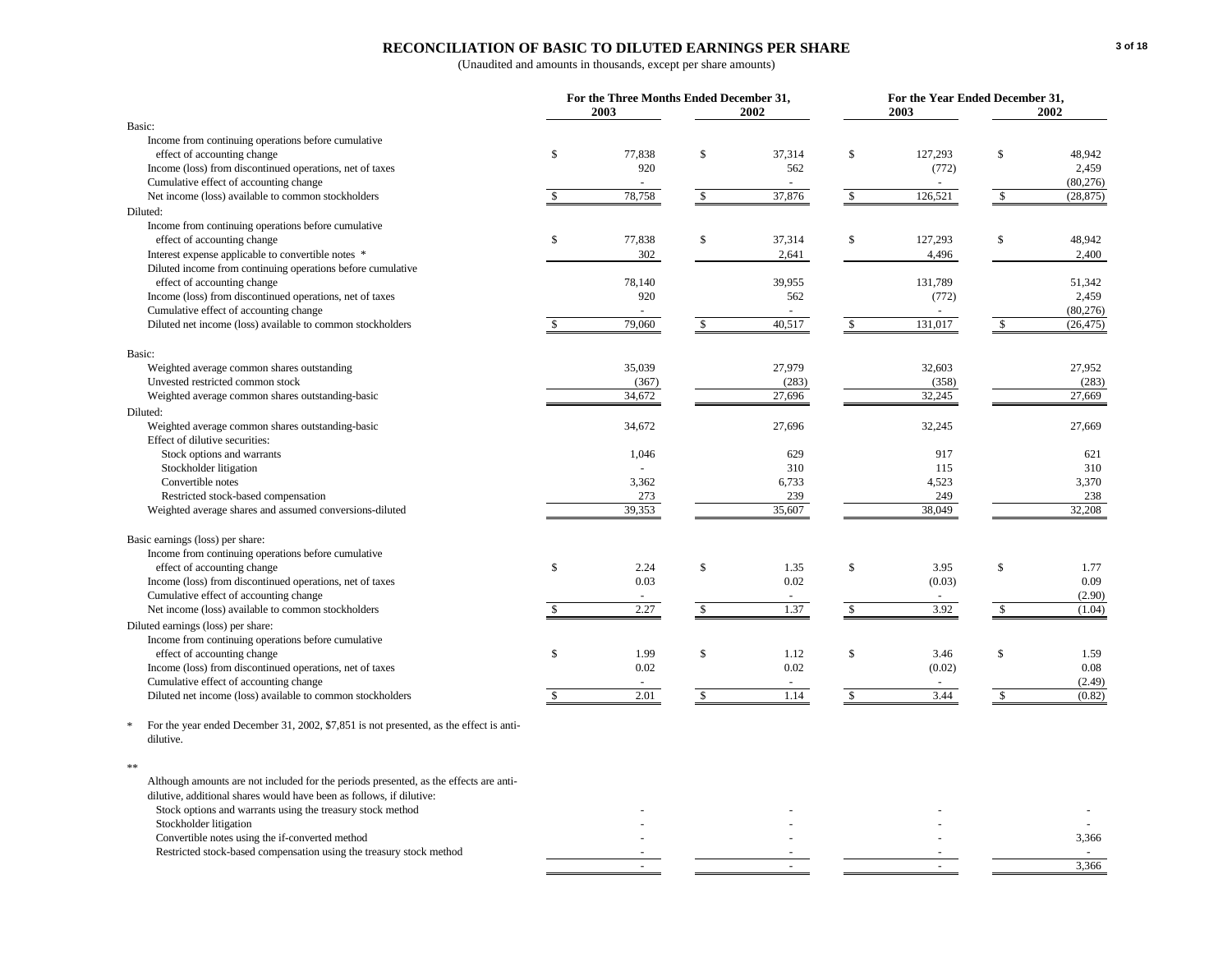#### **ILLUSTRATION OF 2003 RESULTS, ADJUSTED FOR SPECIAL ITEMS**

(Unaudited and amounts in thousands, except per share amounts)

|                                                                                    |               |                       |               |               | <b>For the Three Months Ended</b> |                    |              |                   | <b>For the Year Ended</b> |                   |
|------------------------------------------------------------------------------------|---------------|-----------------------|---------------|---------------|-----------------------------------|--------------------|--------------|-------------------|---------------------------|-------------------|
|                                                                                    |               | <b>March 31, 2003</b> |               | June 30, 2003 |                                   | September 30, 2003 |              | December 31, 2003 |                           | December 31, 2003 |
| Pre-tax net income, as reported                                                    | \$            | 22,732                | $\mathbb{S}$  | 20,230        | $\mathbb{S}$                      | 19,314             | \$           | 26,235            | \$                        | 88,511            |
| Special items:                                                                     |               |                       |               |               |                                   |                    |              |                   |                           |                   |
| Expenses associated with debt refinancing and recapitalization transactions        |               |                       |               | 4,135         |                                   | 2,552              |              |                   |                           | 6,687             |
| Change in fair value of derivative instruments                                     |               |                       |               | (2,900)       |                                   |                    |              |                   |                           | (2,900)           |
|                                                                                    |               | 22,732                |               | 21,465        |                                   | 21,866             |              | 26,235            |                           | 92,298            |
| Income tax (expense) benefit, as reported                                          |               | 170                   |               | ×.            |                                   | (277)              |              | 52,459            |                           | 52,352            |
| Special items:                                                                     |               |                       |               |               |                                   |                    |              |                   |                           |                   |
| Income tax benefit for reversal of valuation allowance                             |               |                       |               |               |                                   |                    |              | (54,276)          |                           | (54,276)          |
| Income tax benefit from discontinued operations                                    |               |                       |               |               |                                   |                    |              | 920               |                           | 920               |
| Net income, as adjusted for special items                                          |               | 22,902                |               | 21,465        |                                   | 21,589             |              | 25,338            |                           | 91,294            |
| Preferred stock distributions                                                      |               | (5,480)               |               | (8,090)       |                                   | (836)              |              | (856)             |                           | (15,262)          |
| Special item: Excess distributions to series B preferred stockholders              |               |                       |               | 4,472         |                                   |                    |              |                   |                           | 4,472             |
| Net income available to common stockholders, as adjusted for special items         |               | 17,422                | <sup>\$</sup> | 17,847        | \$                                | 20,753             | \$           | 24,482            | \$.                       | 80,504            |
| Basic:                                                                             |               |                       |               |               |                                   |                    |              |                   |                           |                   |
| Income from continuing operations, as adjusted for special items                   | \$            | 19,114                | \$            | 17,847        | \$                                | 20,753             | \$           | 24,482            | $\mathbb{S}$              | 82,196            |
| Income (loss) from discontinued operations, as adjusted for special items          |               | (1,692)               |               |               |                                   |                    |              |                   |                           | (1,692)           |
| Net income available to common stockholders, as adjusted for special items         | S.            | 17,422                | <sup>\$</sup> | 17,847        | \$                                | 20,753             | s.           | 24,482            | \$                        | 80,504            |
| Diluted:                                                                           |               |                       |               |               |                                   |                    |              |                   |                           |                   |
| Income from continuing operations, as adjusted for special items                   | \$            | 19,114                | <sup>\$</sup> | 17,847        | $\mathsf{\$}$                     | 20,753             | S            | 24,482            | $\mathbb{S}$              | 82,196            |
| Interest expense applicable to convertible notes *                                 |               | 2,630                 |               | 391           |                                   | 302                |              | 302               |                           | 1,588             |
| Diluted income from continuing operations, as adjusted for special items           |               | 21.744                |               | 18,238        |                                   | 21,055             |              | 24,784            |                           | 83,784            |
| Income (loss) from discontinued operations, as adjusted for special items          |               | (1,692)               |               |               |                                   |                    |              |                   |                           | (1,692)           |
| Diluted net income available to common stockholders, as adjusted for special items |               | 20,052                | $\mathbf{s}$  | 18,238        | $\mathbb{S}$                      | 21,055             | $\mathbb{S}$ | 24,784            | \$.                       | 82,092            |
|                                                                                    |               |                       |               |               |                                   |                    |              |                   |                           |                   |
| Basic:                                                                             |               |                       |               |               |                                   |                    |              |                   |                           |                   |
| Weighted average common shares outstanding                                         |               | 27,714                |               | 31,840        |                                   | 34,649             |              | 34,672            |                           | 32,245            |
| Effect of dilutive securities:                                                     |               |                       |               | 934           |                                   | 937                |              | 1.046             |                           |                   |
| Stock options and warrants                                                         |               | 667<br>310            |               | 153           |                                   |                    |              |                   |                           | 917<br>115        |
| Stockholder litigation<br>Convertible notes **                                     |               | 6,733                 |               | 3,362         |                                   | 3,362              |              | 3,362             |                           | 3,362             |
| Restricted stock-based compensation                                                |               | 222                   |               | 252           |                                   | 263                |              | 273               |                           | 249               |
| Diluted:                                                                           |               |                       |               |               |                                   |                    |              |                   |                           |                   |
| Weighted average common shares outstanding                                         |               | 35,646                |               | 36,541        |                                   | 39,211             |              | 39,353            |                           | 36,888            |
| Basic earnings (loss) per share:                                                   |               |                       |               |               |                                   |                    |              |                   |                           |                   |
| Income from continuing operations, as adjusted for special items                   | \$            | 0.69                  | \$            | 0.56          | $\mathbf{s}$                      | 0.60               | $\mathbb{S}$ | 0.71              | $\mathbb{S}$              | 2.55              |
| Income (loss) from discontinued operations, as adjusted for special items          |               | (0.06)                |               |               |                                   |                    |              |                   |                           | (0.05)            |
| Net income available to common stockholders, as adjusted for special items         | <sup>\$</sup> | 0.63                  | $\mathbf{s}$  | 0.56          | $\mathbb{S}$                      | 0.60               | $\mathbb{S}$ | 0.71              | $\mathbb{S}$              | 2.50              |
|                                                                                    |               |                       |               |               |                                   |                    |              |                   |                           |                   |
| Diluted earnings (loss) per share:                                                 |               |                       |               |               |                                   |                    |              |                   |                           |                   |
| Income from continuing operations, as adjusted for special items                   | $\mathbb{S}$  | 0.60                  | $\mathbb{S}$  | 0.50          | $\mathbf{s}$                      | 0.54               | $\mathbb{S}$ | 0.63              | $\mathbb{S}$              | 2.27              |
| Income (loss) from discontinued operations, as adjusted for special items          |               | (0.05)                |               |               |                                   |                    |              |                   |                           | (0.05)            |
| Net income available to common stockholders, as adjusted for special items         | $\mathbf{s}$  | 0.56                  | $\mathcal{S}$ | 0.50          | $\mathbb{S}$                      | 0.54               | $\mathbb{S}$ | 0.63              | $\mathbb{S}$              | 2.23              |

\* For the second quarter of 2003, and for the year ended December 31, 2003, \$870 and \$2,908, respectively, have been excluded as the effect is anti-dilutive.

\*\* For the second quarter of 2003, and for the year ended December 31, 2003, 1,330 and 1,161 shares, respectively, have been excluded as the effect is anti-dilutive.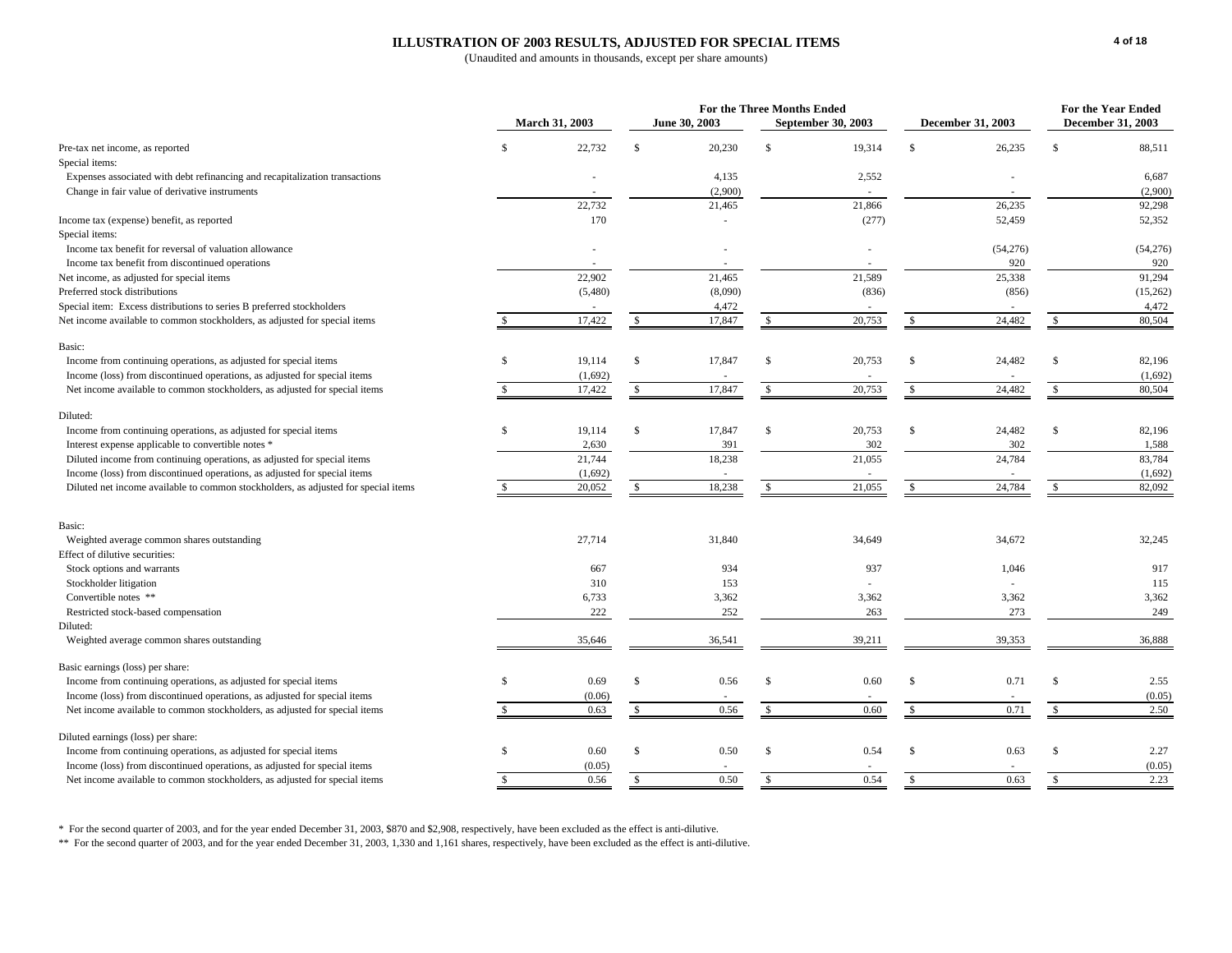#### **ILLUSTRATION OF 2003 RESULTS, ADJUSTED FOR SPECIAL ITEMS AND ASSUMING A TAX PROVISION**

(Unaudited and amounts in thousands, except per share amounts)

|                                                                                    |               | March 31, 2003 |                    | June 30, 2003 | For the Three Months Ended | <b>September 30, 2003</b> |               | <b>December 31, 2003</b> |               | For the Year Ended<br><b>December 31, 2003</b> |
|------------------------------------------------------------------------------------|---------------|----------------|--------------------|---------------|----------------------------|---------------------------|---------------|--------------------------|---------------|------------------------------------------------|
| Pre-tax net income, as reported                                                    | <sup>\$</sup> | 22,732         | S                  | 20,230        | - \$                       | 19,314                    | <sup>\$</sup> | 26,235                   | \$.           | 88,511                                         |
| Special items:                                                                     |               |                |                    |               |                            |                           |               |                          |               |                                                |
| Expenses associated with debt refinancing and recapitalization transactions        |               |                |                    | 4,135         |                            | 2,552                     |               |                          |               | 6,687                                          |
| Change in fair value of derivative instruments                                     |               |                |                    | (2,900)       |                            | $\sim$                    |               | $\sim$                   |               | (2,900)                                        |
|                                                                                    |               | 22,732         |                    | 21,465        |                            | 21,866                    |               | 26,235                   |               | 92,298                                         |
| Income tax adjustment                                                              |               | (9,093)        |                    | (8,586)       |                            | (8,746)                   |               | (10, 494)                |               | (36,919)                                       |
| Net income, as adjusted for special items                                          |               | 13,639         |                    | 12,879        |                            | 13,120                    |               | 15,741                   |               | 55,379                                         |
| Preferred stock distributions, as reported                                         |               | (5,480)        |                    | (8,090)       |                            | (836)                     |               | (856)                    |               | (15, 262)                                      |
| Special item: Excess distributions to series B preferred stockholders              |               |                |                    | 4,472         |                            |                           |               |                          |               | 4,472                                          |
| Net income available to common stockholders, as adjusted for special items         | <sup>\$</sup> | 8,159          | $\mathbb{S}$       | 9,261         | $\mathbb{S}$               | 12,284                    | $\mathbb{S}$  | 14,885                   | <sup>\$</sup> | 44,589                                         |
| Basic:                                                                             |               |                |                    |               |                            |                           |               |                          |               |                                                |
| Income from continuing operations, as adjusted for special items                   | <sup>\$</sup> | 9,174          | $\mathbb{S}$       | 9,261         | S                          | 12,284                    | <sup>\$</sup> | 14,885                   | \$.           | 45,604                                         |
| Income (loss) from discontinued operations, net of taxes                           |               | (1,015)        |                    |               |                            |                           |               |                          |               | (1,015)                                        |
| Net income available to common stockholders, as adjusted for special items         | $\mathcal{S}$ | 8,159          | $\mathbf{\hat{s}}$ | 9,261         | $\mathcal{S}$              | 12,284                    | $\mathbf{s}$  | 14,885                   | <sup>\$</sup> | 44,589                                         |
| Diluted:                                                                           |               |                |                    |               |                            |                           |               |                          |               |                                                |
| Income from continuing operations, as adjusted for special items                   | <sup>\$</sup> | 9,174          | $\mathcal{S}$      | 9,261         | S                          | 12,284                    | $\mathcal{S}$ | 14,885                   | \$.           | 45,604                                         |
| Interest expense applicable to convertible notes, net of taxes *                   |               | 355            |                    | 235           |                            | 181                       |               | 181                      |               | 952                                            |
| Diluted income from continuing operations, as adjusted for special items           |               | 9,529          |                    | 9,496         |                            | 12,465                    |               | 15,066                   |               | 46,556                                         |
| Income (loss) from discontinued operations, net of taxes                           |               | (1,015)        |                    | $\sim$        |                            | $\sim$                    |               | $\sim$                   |               | (1,015)                                        |
| Diluted net income available to common stockholders, as adjusted for special items | -S            | 8,514          | -S                 | 9,496         | -S                         | 12,465                    | S             | 15,066                   | -S            | 45,541                                         |
|                                                                                    |               |                |                    |               |                            |                           |               |                          |               |                                                |
| Basic:                                                                             |               |                |                    |               |                            |                           |               |                          |               |                                                |
| Weighted average common shares outstanding                                         |               | 27,714         |                    | 31,840        |                            | 34,649                    |               | 34,672                   |               | 32,245                                         |
| Effect of dilutive securities:                                                     |               |                |                    |               |                            |                           |               |                          |               |                                                |
| Stock options and warrants                                                         |               | 667            |                    | 934           |                            | 937                       |               | 1,046                    |               | 917                                            |
| Stockholder litigation                                                             |               | 310            |                    | 153           |                            |                           |               |                          |               | 115                                            |
| Convertible notes **                                                               |               | 3,370          |                    | 3,362         |                            | 3,362                     |               | 3,362                    |               | 3,362                                          |
| Restricted stock-based compensation                                                |               | 222            |                    | 252           |                            | 263                       |               | 273                      |               | 249                                            |
| Diluted:                                                                           |               |                |                    |               |                            |                           |               |                          |               |                                                |
| Weighted average common shares outstanding                                         |               | 32,283         |                    | 36,541        |                            | 39,211                    |               | 39,353                   |               | 36,888                                         |
| Basic earnings (loss) per share:                                                   |               |                |                    |               |                            |                           |               |                          |               |                                                |
| Income from continuing operations, as adjusted for special items                   | <sup>\$</sup> | 0.33           | $\mathbb{S}$       | 0.29          | - \$                       | 0.35                      | <sup>\$</sup> | 0.43                     | \$.           | 1.41                                           |
| Income (loss) from discontinued operations, net of taxes                           |               | (0.04)         |                    |               |                            |                           |               |                          |               | (0.03)                                         |
| Net income available to common stockholders, as adjusted for special items         | <sup>\$</sup> | 0.29           | $\mathbb{S}$       | 0.29          | S                          | 0.35                      | $\mathbb{S}$  | 0.43                     | \$            | 1.38                                           |
| Diluted earnings (loss) per share:                                                 |               |                |                    |               |                            |                           |               |                          |               |                                                |
| Income from continuing operations, as adjusted for special items                   | $\mathbb{S}$  | 0.29           | $\mathcal{S}$      | 0.26          | $\mathcal{S}$              | 0.32                      | <sup>\$</sup> | 0.38                     | \$.           | 1.26                                           |
| Income (loss) from discontinued operations, net of taxes                           |               | (0.03)         |                    |               |                            |                           |               |                          |               | (0.03)                                         |
| Net income available to common stockholders, as adjusted for special items         | $\mathbb{S}$  | 0.26           | $\mathbb{S}$       | 0.26          | $\mathbb{S}$               | 0.32                      | $\mathbb S$   | 0.38                     | $\mathbb{S}$  | 1.23                                           |

\* For the first and second quarters of 2003, and for the year ended December 31, 2003, \$1,223, \$522, and \$1,745, respectively, have been excluded as the effect is anti-dilutive.

\*\* For the first and second quarters of 2003, and for the year ended December 31, 2003, 3,363, 1,330 and 1,161 shares, respectively, have been excluded as the effect is anti-dilutive.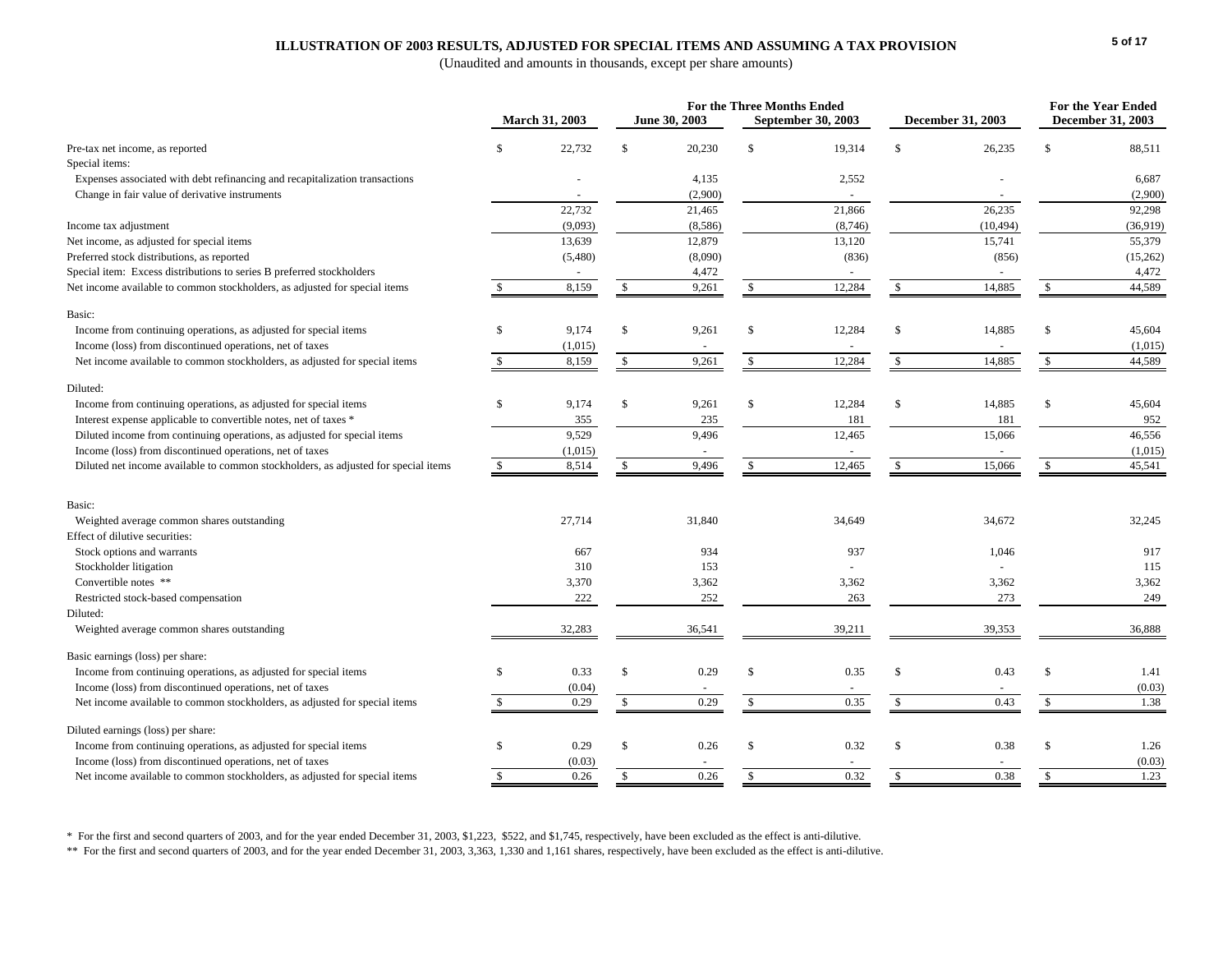# **SELECTED FINANCIAL INFORMATION**

|                                                                |               | December 31,<br>2003 |                      | September 30,<br>2003 |                      | June 30, 2003 |               | March 31, 2003 |                      | December 31,<br>2002 |  |
|----------------------------------------------------------------|---------------|----------------------|----------------------|-----------------------|----------------------|---------------|---------------|----------------|----------------------|----------------------|--|
| <b>BALANCE SHEET:</b>                                          |               |                      |                      |                       |                      |               |               |                |                      |                      |  |
| Property and equipment                                         | \$            | 1,828,482            | \$                   | 1,807,896             | \$                   | 1,798,146     | \$            | 1,790,422      | \$                   | 1,738,650            |  |
| Accumulated depreciation and amortization                      |               | (241, 503)           |                      | (227, 325)            |                      | (213, 321)    |               | (199, 303)     |                      | (186, 385)           |  |
| Property and equipment, net                                    | $\mathbb S$   | 1,586,979            | $\$$                 | 1,580,571             | $\mathbb{S}$         | 1,584,825     | \$            | 1,591,119      | $\mathbb{S}$         | 1,552,265            |  |
| Total assets                                                   | \$            | 1,959,028            | \$                   | 1,883,717             | \$                   | 1,882,639     | \$            | 1,917,730      | $\mathbb{S}$         | 1,874,071            |  |
| Maintenance capital expenditures for the quarter ended         | \$            | 13,167               | \$                   | 9,435                 | \$                   | 7,438         | \$            | 5,482          | \$                   | 3,428                |  |
| Total debt                                                     | \$            | 1,003,428            | \$                   | 1,007,042             | \$                   | 1,049,157     | \$            | 980,622        | \$                   | 955,959              |  |
| Equity book value                                              | \$            | 775,465              | \$                   | 693,884               | \$                   | 674,310       | \$            | 758,427        | \$                   | 733,998              |  |
| LIQUIDITY:                                                     |               |                      |                      |                       |                      |               |               |                |                      |                      |  |
| Cash and cash equivalents                                      | \$            | 84,231               | \$                   | 68,943                | \$                   | 70,464        | \$            | 69,955         | \$                   | 65,406               |  |
| Availability under revolving credit facility                   | \$            | 97,741               | \$                   | 98,141                | \$                   | 45,891        | \$            | 51,891         | \$                   | 57,969               |  |
| <b>CAPITALIZATION:</b>                                         |               |                      |                      |                       |                      |               |               |                |                      |                      |  |
| Common shares outstanding                                      |               | 35,020               |                      | 35,029                |                      | 35,016        |               | 28,103         |                      | 27,986               |  |
| Common share price at end of period                            | \$            | 28.83                | \$                   | 24.67                 | \$                   | 25.33         | \$            | 17.46          | \$                   | 17.15                |  |
| Market value of common equity at end of period                 | $\mathbf{s}$  | 1,009,627            | \$                   | 864,165               | $\mathbb{S}$         | 886,955       | $\mathbb{S}$  | 490,678        | $\mathbb{S}$         | 479,960              |  |
| Preferred shares outstanding - Series A                        |               | 300                  |                      | 300                   |                      | 300           |               | 4,300          |                      | 4,300                |  |
| Preferred share price at end of period - Series A              | \$            | 25.10                | \$                   | 25.30                 | \$                   | 25.20         | \$            | 22.40          | \$                   | 21.50                |  |
| Market value of preferred equity at end of period - Series A   | $\sqrt{S}$    | 7,530                | $\sqrt{\frac{1}{2}}$ | 7,590                 | $\sqrt{\frac{1}{2}}$ | 7,560         | $\mathbb{S}$  | 96,320         | $\sqrt{\frac{1}{2}}$ | 92,450               |  |
| Preferred shares outstanding - Series B                        |               | 962                  |                      | 962                   |                      | 938           |               | 4,672          |                      | 4,408                |  |
| Preferred share price at end of period - Series B              | \$            | 25.25                | \$                   | 25.40                 | \$                   | 25.49         | \$            | 24.85          | \$                   | 25.00                |  |
| Market value of preferred equity at end of period - Series B   | $\mathsf{\$}$ | 24,291               | $\mathbb{S}$         | 24,435                | $\mathsf{\$}$        | 23,910        | $\mathbb{S}$  | 116,099        | $\mathbb{S}$         | 110,200              |  |
| Total equity market capitalization                             | $\mathbf{s}$  | 1,041,447            | $\$$                 | 896,190               | \$                   | 918,425       | $\$$          | 703,098        | $\mathbb{S}$         | 682,610              |  |
| Total market capitalization (market value of equity plus debt) | <sup>\$</sup> | 2,044,875            | \$                   | 1,903,232             | \$                   | 1,967,582     | \$            | 1,683,720      | \$                   | 1,638,569            |  |
| <b>EBITDA</b>                                                  | \$            | 58,053               | \$                   | 51,549                | \$                   | 52,925        | \$            | 55,059         | \$                   | 44,178               |  |
| <b>ADJUSTED EBITDA</b>                                         | \$            | 58,053               | \$                   | 54,101                | \$                   | 54,160        | \$            | 55,059         | $\mathbb{S}$         | 48,806               |  |
| <b>ADJUSTED FREE CASH FLOW</b>                                 | \$            | 27,387               | \$                   | 27,299                | \$                   | 26,169        | \$            | 30,468         | \$                   | 23,082               |  |
| <b>ADJUSTED FREE CASH FLOW PER SHARE:</b>                      |               |                      |                      |                       |                      |               |               |                |                      |                      |  |
| Basic adjusted free cash flow per share                        |               | 0.79                 |                      | 0.79                  |                      | 0.82          |               | 1.10           |                      | 0.83                 |  |
| Diluted adjusted free cash flow per share                      | \$            | 0.70                 | \$.                  | 0.70                  | £.                   | 0.72          | $\mathbf{\$}$ | 0.93           | \$                   | 0.72                 |  |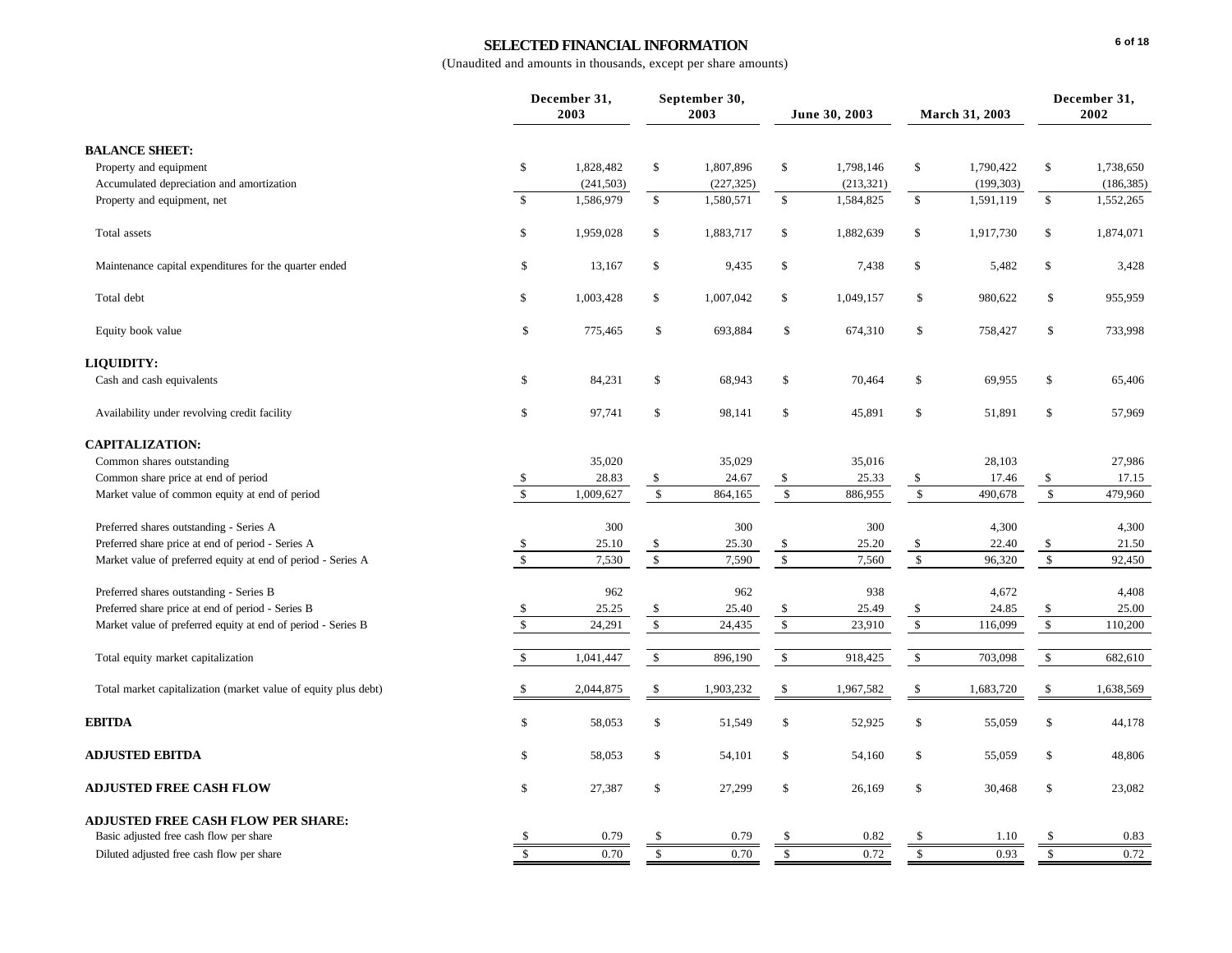# **SELECTED FINANCIAL INFORMATION**

|                                                                             |    | For the Three Months Ended<br>December 31, |                          |              | For the Year Ended<br>December 31, |                           |
|-----------------------------------------------------------------------------|----|--------------------------------------------|--------------------------|--------------|------------------------------------|---------------------------|
|                                                                             |    | 2003                                       | 2002                     |              | 2003                               | 2002                      |
| Number of days per period                                                   |    | 92                                         | 92                       |              | 365                                | 365                       |
| <b>ALL FACILITIES:</b>                                                      |    |                                            |                          |              |                                    |                           |
| Average available beds                                                      |    | 58,732                                     | 56,610                   |              | 58,676                             | 56,891                    |
| Average compensated occupancy                                               |    | 95.4%                                      | 90.9%                    |              | 92.9%                              | 89.1%                     |
| Total compensated man-days                                                  |    | 5,152,403                                  | 4,732,062                |              | 19,906,312                         | 18,511,013                |
| Revenue per compensated man-day                                             | \$ | 51.07                                      | \$<br>50.13              | $\mathbb{S}$ | 50.94                              | \$<br>49.59               |
| Operating expenses per compensated man-day:<br>Fixed expense                |    | 27.74                                      | 27.49                    |              | 28.01                              | 27.82                     |
|                                                                             |    | 9.94                                       |                          |              | 9.84                               | 10.23                     |
| Variable expense<br>Total                                                   |    | 37.68                                      | 10.55<br>38.04           |              | 37.85                              | 38.05                     |
| Operating margin per compensated man-day                                    |    | 13.39                                      | \$<br>12.09              | \$           | 13.09                              | 11.54                     |
| Operating margin rate                                                       |    | 26.2%                                      | 24.1%                    |              | 25.7%                              | 23.3%                     |
| DEPRECIATION AND AMORTIZATION:                                              |    |                                            |                          |              |                                    |                           |
| Depreciation expense                                                        | \$ | 14,359                                     | \$<br>13,499             | \$           | 56,299                             | \$<br>53,088              |
| Amortization of goodwill                                                    |    | 244                                        |                          |              | 244                                |                           |
| Amortization of intangible assets                                           |    | 107                                        | 64                       |              | 157                                | 338                       |
| Amortization of negative contract values                                    |    | (879)                                      | (164)                    |              | (3,763)                            | (2, 134)                  |
| Depreciation and amortization                                               | \$ | 13,831                                     | \$<br>13,399             | \$           | 52,937                             | \$<br>51,292              |
| <b>ADJUSTED FREE CASH FLOW:</b>                                             |    |                                            |                          |              |                                    |                           |
| Pre-tax income (loss) available to common stockholders                      | \$ | 26,299                                     | \$<br>7,855              | \$           | 74,169                             | \$<br>(92, 159)           |
| Expenses associated with debt refinancing and recapitalization transactions |    |                                            |                          |              | 6,687                              | 36,670                    |
| Cumulative effect of accounting change                                      |    |                                            |                          |              | $\overline{a}$                     | 80,276                    |
| Income taxes paid                                                           |    | (454)                                      | (141)                    |              | (2,183)                            | (4,251)                   |
| Depreciation and amortization                                               |    | 13,831                                     | 13,399                   |              | 52,937                             | 51,292                    |
| Depreciation and amortization for discontinued operations                   |    |                                            | 154                      |              | 1,074                              | 3,095                     |
| Income tax (benefit) expense for discontinued operations                    |    | (920)                                      | $\overline{a}$           |              | (920)                              | 600                       |
| Amortization of debt costs and other non-cash interest                      |    | 1,798                                      | 1,380                    |              | 7,505                              | 11,816                    |
| Change in fair value of derivative instruments                              |    |                                            | 628                      |              | (2,900)                            | (2,206)                   |
| Series B preferred stock dividends satisfied with series B                  |    |                                            |                          |              |                                    |                           |
| preferred stockand non-recurring tender premium                             |    |                                            | 3,235                    |              | 10,476                             | 12,359                    |
| Maintenance capital expenditures<br>Adjusted free cash flow                 | \$ | (13, 167)<br>27,387                        | \$<br>(3, 428)<br>23,082 | \$           | (35, 522)<br>111,323               | \$<br>(12, 254)<br>85,238 |
|                                                                             |    |                                            |                          |              |                                    |                           |
| <b>ADJUSTED FREE CASH FLOW PER SHARE:</b>                                   |    |                                            |                          |              |                                    |                           |
| Basic                                                                       | S  | 0.79                                       | \$<br>0.83               | \$           | 3.45                               | \$<br>3.08                |
| Diluted                                                                     | \$ | 0.70                                       | \$<br>0.72               | $\mathbb{S}$ | 3.04                               | \$<br>2.68                |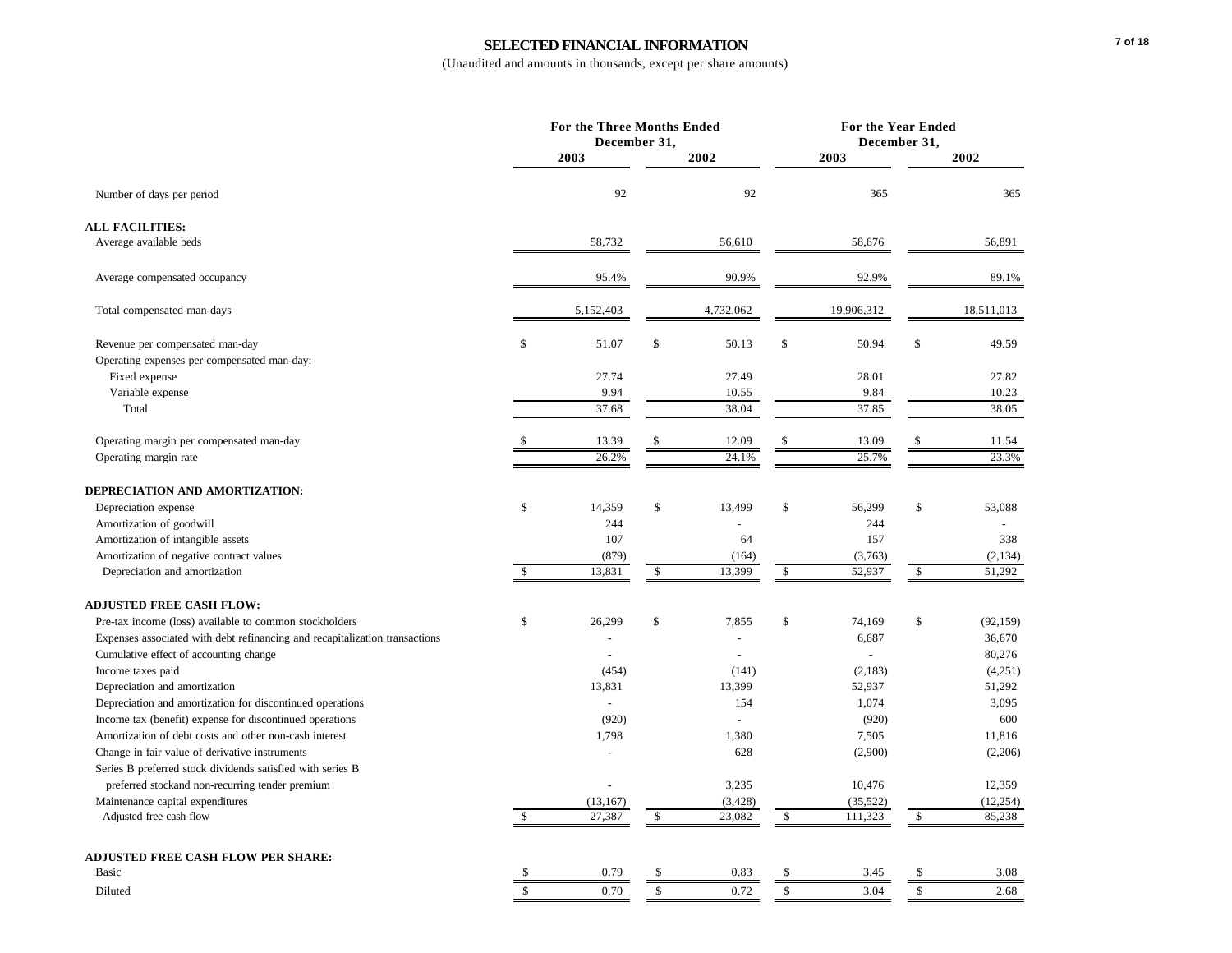# **SELECTED FINANCIAL INFORMATION**

|                                             |                    | For the Three Months Ended<br>December 31, |               |              | For the Year Ended<br>December 31, |              |            |  |
|---------------------------------------------|--------------------|--------------------------------------------|---------------|--------------|------------------------------------|--------------|------------|--|
|                                             |                    | 2003                                       | 2002          |              | 2003                               |              | 2002       |  |
| <b>MANAGED ONLY FACILITIES:</b>             |                    |                                            |               |              |                                    |              |            |  |
| Management revenue                          | \$                 | 71,937                                     | \$<br>70,281  | \$           | 281,524                            | \$           | 278,916    |  |
| Operating expenses:                         |                    |                                            |               |              |                                    |              |            |  |
| Fixed expense                               |                    | 43,210                                     | 41,484        |              | 168,572                            |              | 168,262    |  |
| Variable expense                            |                    | 16,237                                     | 15,075        |              | 61,645                             |              | 56,759     |  |
| Total                                       |                    | 59,447                                     | 56,559        |              | 230,217                            |              | 225,021    |  |
| Contribution                                | \$                 | 12,490                                     | \$<br>13,722  | \$           | 51,307                             | \$           | 53,895     |  |
| Average available beds                      |                    | 17,688                                     | 17,776        |              | 17,688                             |              | 18,442     |  |
| Average compensated occupancy               |                    | 104.1%                                     | 102.1%        |              | 103.0%                             |              | 101.1%     |  |
| Total compensated man-days                  |                    | 1,693,699                                  | 1,670,297     |              | 6,649,609                          |              | 6,808,489  |  |
| Revenue per compensated man-day             | \$                 | 42.47                                      | \$<br>42.08   | \$           | 42.34                              | \$           | 40.97      |  |
| Operating expenses per compensated man-day: |                    |                                            |               |              |                                    |              |            |  |
| Fixed expense                               |                    | 25.51                                      | 24.84         |              | 25.35                              |              | 24.71      |  |
| Variable expense                            |                    | 9.59                                       | 9.03          |              | 9.27                               |              | 8.34       |  |
| Total                                       |                    | 35.10                                      | 33.87         |              | 34.62                              |              | 33.05      |  |
| Operating margin per compensated man-day    | $\mathbf{\hat{s}}$ | 7.37                                       | \$<br>8.21    | $\mathbb{S}$ | 7.72                               | $\mathbb{S}$ | 7.92       |  |
| Operating margin rate                       |                    | 17.4%                                      | 19.5%         |              | 18.2%                              |              | 19.3%      |  |
| <b>OWNED AND MANAGED FACILITIES:</b>        |                    |                                            |               |              |                                    |              |            |  |
| Management revenue                          | \$                 | 191,189                                    | \$<br>166,923 | \$           | 732,465                            | \$           | 639,105    |  |
| Operating expenses:                         |                    |                                            |               |              |                                    |              |            |  |
| Fixed expense                               |                    | 99,726                                     | 88,579        |              | 388,957                            |              | 346,671    |  |
| Variable expense                            |                    | 34,954                                     | 34,845        |              | 134,245                            |              | 132,665    |  |
| Total                                       |                    | 134,680                                    | 123,424       |              | 523,202                            |              | 479,336    |  |
| Contribution                                | \$                 | 56,509                                     | \$<br>43,499  | \$           | 209,263                            | \$           | 159,769    |  |
| Average available beds                      |                    | 41,044                                     | 38,834        |              | 40,988                             |              | 38,449     |  |
| Average compensated occupancy               |                    | 91.6%                                      | 85.7%         |              | 88.6%                              |              | 83.4%      |  |
| Total compensated man-days                  |                    | 3,458,704                                  | 3,061,765     |              | 13,256,703                         |              | 11,702,524 |  |
| Revenue per compensated man-day             | \$                 | 55.28                                      | \$<br>54.52   | \$           | 55.25                              | \$           | 54.61      |  |
| Operating expenses per compensated man-day: |                    |                                            |               |              |                                    |              |            |  |
| Fixed                                       |                    | 28.83                                      | 28.93         |              | 29.34                              |              | 29.62      |  |
| Variable                                    |                    | 10.11                                      | 11.38         |              | 10.13                              |              | 11.34      |  |
| Total                                       |                    | 38.94                                      | 40.31         |              | 39.47                              |              | 40.96      |  |
| Operating margin per compensated man-day    | \$                 | 16.34                                      | \$<br>14.21   | \$           | 15.78                              | \$           | 13.65      |  |
| Operating margin rate                       |                    | 29.6%                                      | 26.1%         |              | 28.6%                              |              | 25.0%      |  |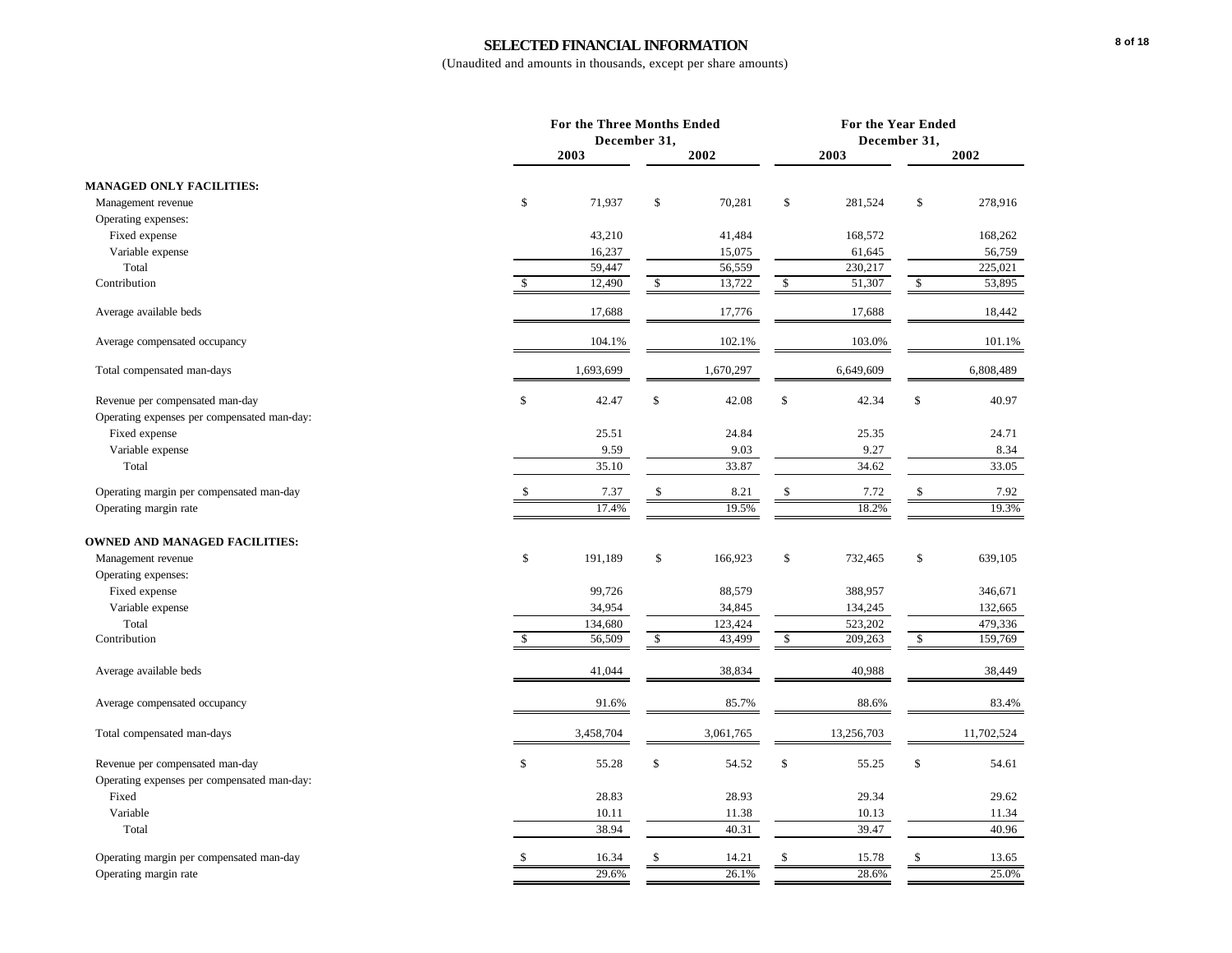#### **ANALYSIS OF OUTSTANDING DEBT AND PREFERRED STOCK**

(Unaudited and amounts in thousands)

|                                  | Outstanding<br><b>Balance</b><br>12/31/2002 | Outstanding<br><b>Balance</b><br>12/31/2003 | <b>Stated</b><br><b>Interest</b><br>Rate | <b>Effective</b><br>Interest<br>Rate | <b>Maturity</b><br>Date | Callable/<br>Redeemable                                                                                                                                                                    |
|----------------------------------|---------------------------------------------|---------------------------------------------|------------------------------------------|--------------------------------------|-------------------------|--------------------------------------------------------------------------------------------------------------------------------------------------------------------------------------------|
| <b>Fixed Rate:</b>               |                                             |                                             |                                          |                                      |                         |                                                                                                                                                                                            |
| \$100.0 Million Senior Notes     | 10,795<br>S.                                | <b>S</b><br>$\sim$                          | 12.00%                                   |                                      |                         |                                                                                                                                                                                            |
| \$250.0 Million Senior Notes     | 250,000                                     | 250,000                                     | 9.875%                                   | 10.42%                               | May 2009                | On or prior to May 1, 2005, 35% redeemable at 109.875% with proceeds from equity offerings; on or after May 1, 2006, 100%<br>redeemable at various premium prices until May 1, 2008 at par |
| \$250.0 Million Senior Notes     | $\sim$                                      | 250,000                                     | 7.50%                                    | 7.91%                                | May 2011                | On or prior to May 1, 2006, 35% redeemable at 107.5% with proceeds from equity offerings; on or after May 1, 2007, 100%<br>redeemable at various premium prices until May 1, 2009 at par   |
| \$200.0 Million Senior Notes     | $\sim$                                      | 202,129                                     | 7.50%                                    | 7.64%                                | May 2011                | On or prior to May 1, 2006, 35% redeemable at 107.5% with proceeds from equity offerings; on or after May 1, 2007, 100%<br>redeemable at various premium prices until May 1, 2009 at par   |
| \$40.0 Million Convertible Notes | 40,000                                      | $\sim$                                      | 10.00%                                   |                                      |                         |                                                                                                                                                                                            |
| \$30.0 Million Convertible Notes | 30,000                                      | 30,000                                      | 4.00%                                    | 4.02%                                | February 2007           | Beginning March 1, 2005, may force conversion if the common stock price is greater than \$13.38                                                                                            |
| Other Debt                       | 651                                         | 486                                         | Various                                  | Various                              | Various                 |                                                                                                                                                                                            |
| <b>Total Fixed Rate Debt</b>     | 331,446                                     | 732,615                                     |                                          |                                      |                         |                                                                                                                                                                                            |
| <b>Floating Rate:</b>            |                                             |                                             |                                          |                                      |                         |                                                                                                                                                                                            |
| Lehman Credit Facility:          |                                             |                                             |                                          |                                      |                         |                                                                                                                                                                                            |
| Term A                           | 63,750                                      |                                             |                                          |                                      |                         |                                                                                                                                                                                            |
| Term B                           | 560,763                                     |                                             |                                          |                                      |                         |                                                                                                                                                                                            |
| Term C                           | $\sim$                                      | 270,813                                     |                                          |                                      | March 31, 2008          |                                                                                                                                                                                            |
|                                  | 624,513                                     | 270,813                                     | 4.53%                                    | 5.44%                                | 2)                      |                                                                                                                                                                                            |
| \$125.0 Million Revolver         | $\sim$                                      | $\overline{\phantom{a}}$                    | None                                     | None                                 | March 31, 2006          |                                                                                                                                                                                            |
| <b>Total Floating Rate Debt</b>  | 624,513                                     | 270,813                                     |                                          |                                      |                         |                                                                                                                                                                                            |
| <b>Grand Total Debt</b>          | 955,959                                     | 1,003,428<br>-8                             | 7.22%                                    | 7.74%                                | $^{(1)}$<br>5.88 Years  |                                                                                                                                                                                            |

<sup>1)</sup> Includes amortization of debt issuance costs, net of debt premiums.

<sup>2)</sup> The variable interest rate on the Term C portion of the Lehman Credit Facility is LIBOR + 2.75%. The Company has entered into an interest rate agreement that caps LIBOR at 5% on outstanding

balances of \$200.0 million through May 20, 2004.

<sup>3)</sup> The variable interest rate is LIBOR + 3.50%. As of December 31, 2003, the Company had outstanding letters of credit totaling \$27.3 million, reducing the available borrowing capacity to \$97.7 million.

4) Represents the weighted average debt maturity in years.

#### *Debt Maturity Schedule:*

| рет ташни эспеаше:       |   |                                      |   |                              |                                                  |            |
|--------------------------|---|--------------------------------------|---|------------------------------|--------------------------------------------------|------------|
| <b>Year</b>              |   | <b>Total Debt</b><br><b>Maturing</b> |   | % of Debt<br><b>Maturing</b> | % of Debt<br><b>Maturing</b>                     |            |
| 2004                     | Ŝ | 1,146                                |   | 0.11%                        | 0.11%                                            |            |
| 2005                     |   | 3,224                                |   | 0.32%                        | 0.44%                                            |            |
| 2006                     |   | 3,175                                |   | 0.32%                        | 0.75%                                            |            |
| 2007                     |   | 229,493                              |   | 22.87%                       | 23.62%                                           |            |
| 2008                     |   | 65,712                               |   | 6.55%                        | 30.17%                                           |            |
| <b>Thereafter</b>        |   | 700,678                              |   | 69.83%                       | 100.00%                                          |            |
|                          | S | 1,003,428                            |   | 100.00%                      |                                                  |            |
|                          |   | Outstanding                          |   | Outstanding                  |                                                  |            |
|                          |   | <b>Balance</b>                       |   | <b>Balance</b>               | <b>Dividend</b>                                  | Yield at   |
| <b>Preferred Stock:</b>  |   | 12/31/2002                           |   | 12/31/2003                   | Rate                                             | 12/31/2003 |
| Series A Preferred Stock | Ŝ | 107,500                              | Ŝ | 7,500                        | 8.0% cash                                        | 7.97%      |
| Series B Preferred Stock | S | 107,831                              | Ŝ | 23,528                       | 12.0% PIK through Q3<br>2003 and cash thereafter | 11.62%     |

Redeemable at any time on or after January 30, 2003 at \$25 per share plus dividends accrued and unpaid at the redemption date

Redeemable at any time on or after April 30, 2004 at \$24.46 per share plus dividends accrued and unpaid at the redemption date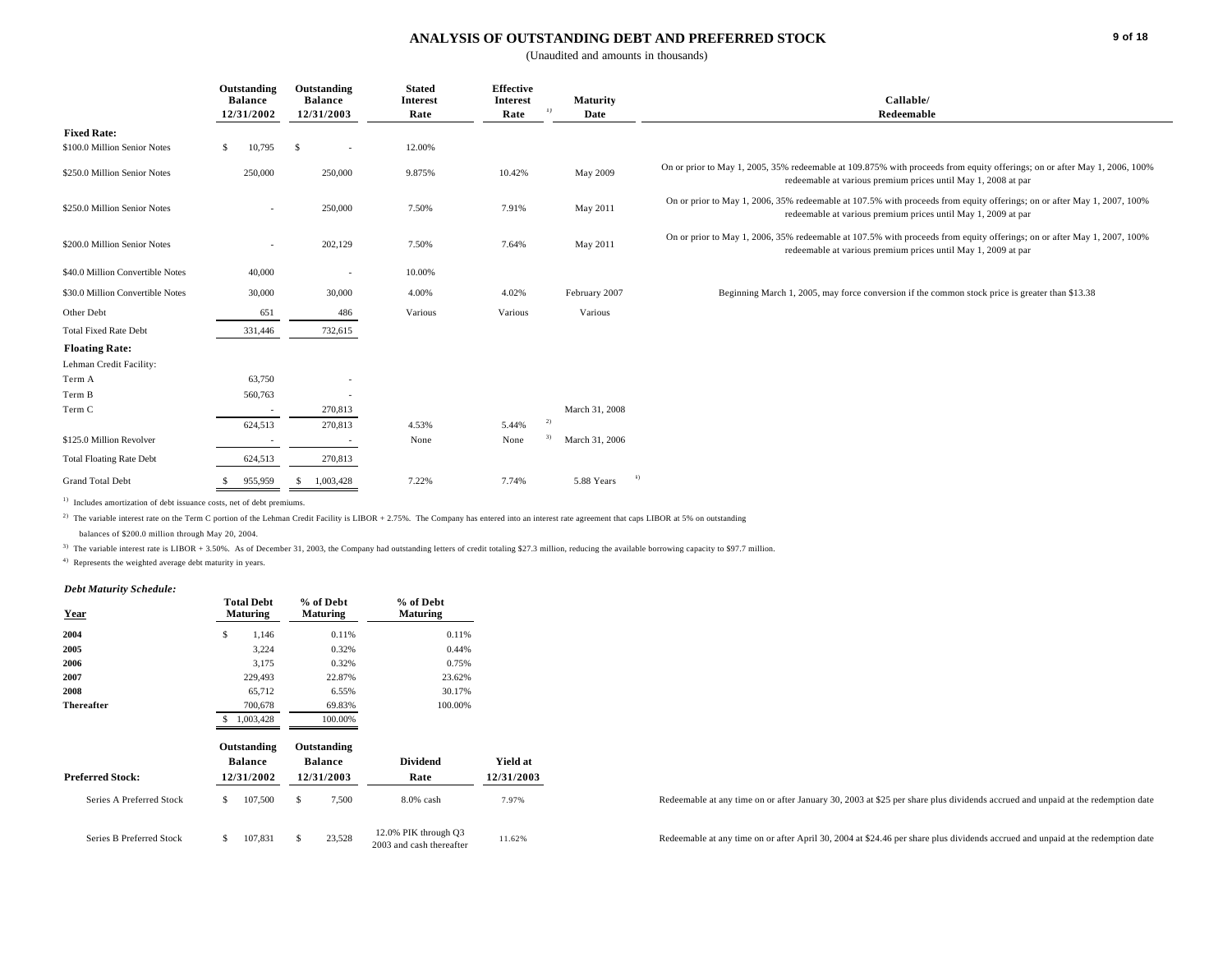# **SELECTED OPERATING RATIOS**

|                                                                                                         |               | For the Three Months Ended December 31, |                    |           |              | For the Year Ended December 31, |              |           |  |  |
|---------------------------------------------------------------------------------------------------------|---------------|-----------------------------------------|--------------------|-----------|--------------|---------------------------------|--------------|-----------|--|--|
|                                                                                                         |               | 2003                                    |                    | 2002      |              | 2003                            |              | 2002      |  |  |
| <b>COVERAGE RATIOS:</b>                                                                                 |               |                                         |                    |           |              |                                 |              |           |  |  |
| Interest coverage ratio (Adjusted EBITDA/Interest incurred) (x)                                         |               | 3.2                                     |                    | 2.7       |              | 3.1                             |              | 2.3       |  |  |
| Debt service coverage ratio (Adjusted EBITDA/(Interest incurred + Scheduled principal pmts)) $(x)$      |               | 3.2                                     |                    | 2.1       |              | 2.8                             |              | 1.9       |  |  |
| Fixed charge coverage ratio (Adjusted EBITDA/(Interest incurred + Scheduled prin pmts + Pfd dist.)) (x) |               | 3.1                                     |                    | 1.7       |              | 2.4                             |              | 1.5       |  |  |
| Senior debt coverage ratio (Senior debt/Annualized Adjusted EBITDA) (x)                                 |               | 4.2                                     |                    | 4.5       |              | 4.4                             |              | 4.8       |  |  |
| Total debt and preferred stock coverage ratio (Total debt and pfd stk/Annualized Adjusted EBITDA) (x)   |               | 4.5                                     |                    | 6.0       |              | 4.7                             |              | 6.4       |  |  |
| Accounts receivable turnover (Annualized revenues/Accounts receivable) (x)                              |               | 7.8                                     |                    | 7.1       |              | 7.5                             |              | 6.9       |  |  |
| <b>DEBT/EQUITY RATIOS:</b>                                                                              |               |                                         |                    |           |              |                                 |              |           |  |  |
| Total debt/Total market capitalization                                                                  |               | 49.1%                                   |                    | 58.3%     |              | 49.1%                           |              | 58.3%     |  |  |
| Total debt/Equity market capitalization                                                                 |               | 96.3%                                   |                    | 140.0%    |              | 96.3%                           |              | 140.0%    |  |  |
| Total debt/Book equity capitalization                                                                   |               | 129.4%                                  |                    | 130.2%    |              | 129.4%                          |              | 130.2%    |  |  |
| Total debt/Gross book value of real estate assets                                                       |               | 54.4%                                   |                    | 54.4%     |              | 54.4%                           |              | 54.4%     |  |  |
| RETURN ON INVESTMENT RATIOS:                                                                            |               |                                         |                    |           |              |                                 |              |           |  |  |
| Annualized return on operating real estate investments                                                  |               |                                         |                    |           |              |                                 |              |           |  |  |
| (Annualized Adjusted EBITDA/Average operating real estate investments (undepreciated book value)*)      |               | 12.6%                                   |                    | 11.1%     |              | 12.3%                           |              | 10.5%     |  |  |
| Annualized return on total assets                                                                       |               |                                         |                    |           |              |                                 |              |           |  |  |
| (Annualized Adjusted EBITDA/Average total assets (undepreciated book value)*)                           |               | 10.8%                                   |                    | 9.5%      |              | 10.4%                           |              | 8.8%      |  |  |
| <b>OVERHEAD RATIOS:</b>                                                                                 |               |                                         |                    |           |              |                                 |              |           |  |  |
| Annualized general & administrative expenses/Average total assets (undepreciated book value)*           |               | 2.1%                                    |                    | 2.6%      |              | 1.9%                            |              | 1.8%      |  |  |
| General & administrative expenses/Total revenues                                                        |               | 4.1%                                    |                    | 5.5%      |              | 3.9%                            |              | 3.9%      |  |  |
| INTEREST EXPENSE, NET                                                                                   |               |                                         |                    |           |              |                                 |              |           |  |  |
| Interest income from continuing operations                                                              | \$            | (965)                                   | $\mathbb{S}$       | (1,038)   | $\mathbb{S}$ | (3,602)                         | $\mathbb{S}$ | (4, 431)  |  |  |
| Interest incurred                                                                                       |               | 18,040                                  |                    | 17,759    |              | 71,443                          |              | 80,093    |  |  |
| Amortization of debt costs and other non-cash interest                                                  |               | 1,798                                   |                    | 1,380     |              | 7,505                           |              | 11,816    |  |  |
| Capitalized interest                                                                                    |               | (886)                                   |                    |           |              | (900)                           |              |           |  |  |
| Interest expense, net                                                                                   | $\mathcal{S}$ | 17,987                                  | $\mathbf{\hat{S}}$ | 18,101    | $\mathbb{S}$ | 74.446                          | $\mathbb{S}$ | 87,478    |  |  |
| <b>EBITDA CALCULATION:</b>                                                                              |               |                                         |                    |           |              |                                 |              |           |  |  |
| Net income (loss)                                                                                       | $\mathbf S$   | 79,614                                  | $\mathbb{S}$       | 43,261    | $\mathbb{S}$ | 141,783                         | $\mathbb{S}$ | (7,916)   |  |  |
| Interest expense, net                                                                                   |               | 17,987                                  |                    | 18,101    |              | 74,446                          |              | 87,478    |  |  |
| Depreciation and amortization                                                                           |               | 13,831                                  |                    | 13,399    |              | 52,937                          |              | 51,292    |  |  |
| Income tax (benefit) expense                                                                            |               | (52, 459)                               |                    | (30, 021) |              | (52, 352)                       |              | (63, 284) |  |  |
| Cumulative effect of accounting change                                                                  |               | $\sim$                                  |                    | ä,        |              | L.                              |              | 80,276    |  |  |
| (Income) loss from discontinued operations, net of taxes                                                |               | (920)                                   |                    | (562)     |              | 772                             |              | (2, 459)  |  |  |
| <b>EBITDA</b>                                                                                           |               | 58,053                                  |                    | 44,178    |              | 217,586                         |              | 145,387   |  |  |
| Expenses associated with debt refinancing and recapitalization transactions                             |               |                                         |                    |           |              | 6,687                           |              | 36,670    |  |  |
| Success-based tax professional fees                                                                     |               |                                         |                    | 4,000     |              |                                 |              | 4,000     |  |  |
| Change in fair value of derivative instruments                                                          |               |                                         |                    | 628       |              | (2,900)                         |              | (2,206)   |  |  |
| <b>ADJUSTED EBITDA</b>                                                                                  | <sup>\$</sup> | 58,053                                  | -S                 | 48,806    | - S          | 221,373                         | \$           | 183,851   |  |  |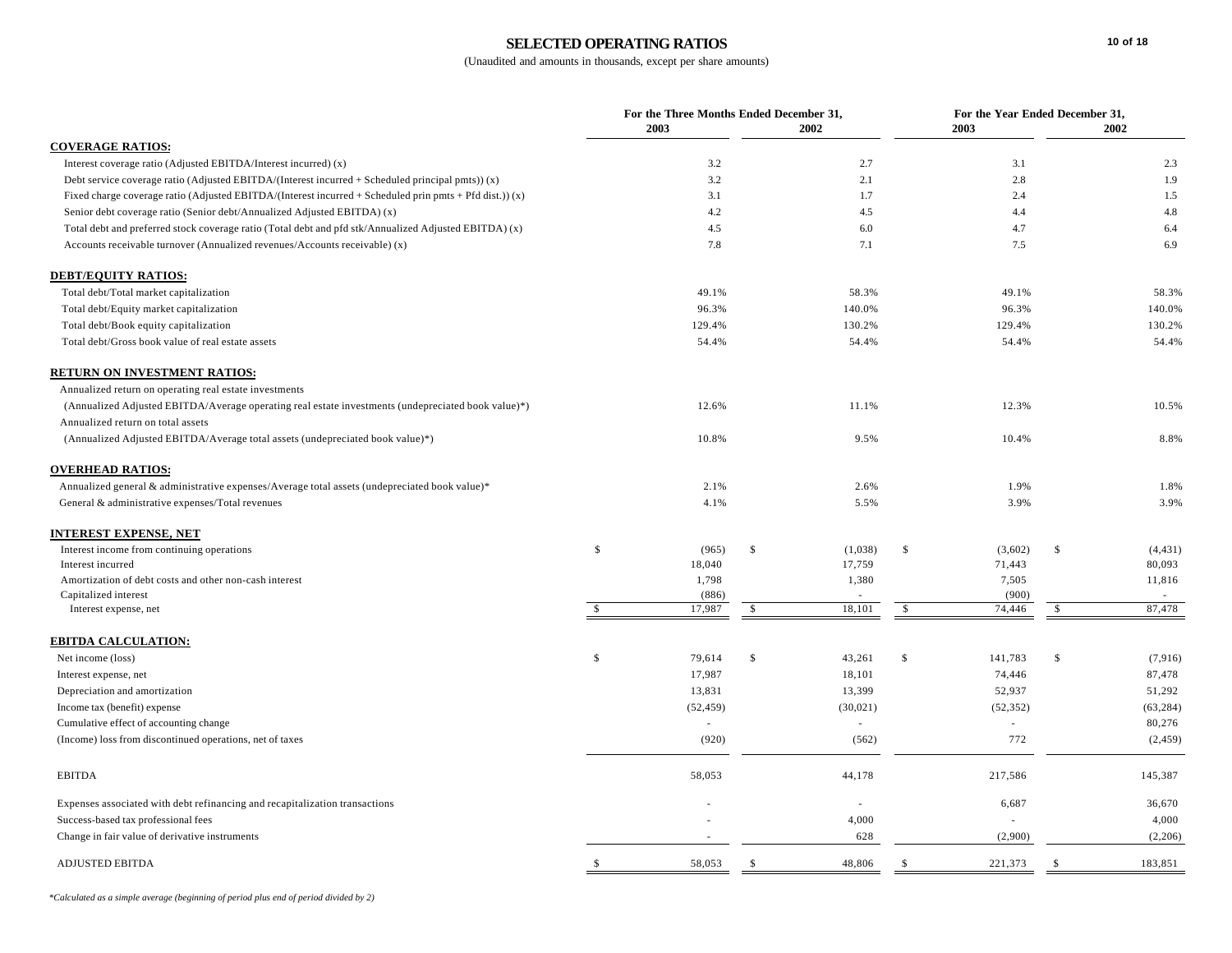#### **FACILITY PORTFOLIO 11 of 18**

| <b>Facility Name</b>                                             | <b>Year Constructed</b><br>(A) | <b>Primary Customer</b>  | <b>Design</b><br>Capacity $(B)$ | <b>Security</b><br>Level | <b>Facility Type</b><br>(C) | <b>Term</b> | Remaining<br><b>Renewal Options</b><br>(D) | Compensated<br>Occupancy % for<br>the Quarter ended<br>12/31/03 |
|------------------------------------------------------------------|--------------------------------|--------------------------|---------------------------------|--------------------------|-----------------------------|-------------|--------------------------------------------|-----------------------------------------------------------------|
| <b>Owned and Managed Facilities:</b>                             |                                |                          |                                 |                          |                             |             |                                            |                                                                 |
| Central Arizona Detention Center<br>Florence, Arizona            | 1994, 1998                     | <b>USMS</b>              | 2,304                           | Multi                    | Detention                   | May-04      | $(4)$ 1 year                               | 135.59%                                                         |
| <b>Eloy Detention Center</b><br>Eloy, Arizona                    | 1995, 1996                     | BOP, ICE                 | 1,500                           | Medium                   | Detention                   | Feb-04      | $(5)$ 1 year                               | 96.64%                                                          |
| Florence Correctional Center<br>Florence, Arizona                | 1999                           | State of Alaska          | 1,600                           | Multi                    | Correctional                | Jun-04      |                                            | 104.13%                                                         |
| California Correctional Center<br>California City, California    | 1999                           | <b>BOP</b>               | 2,304                           | Medium                   | Correctional                | Sep-04      | $(6)$ 1 year                               | 113.57%                                                         |
| San Diego Correctional Facility (E)<br>San Diego, California     | 1999, 2000                     | ICE                      | 1,232                           | Minimum/<br>Medium       | Detention                   | Dec-04      |                                            | 98.63%                                                          |
| <b>Bent County Correctional Facility</b><br>Las Animas, Colorado | 1992, 1997                     | State of Colorado        | 700                             | Medium                   | Correctional                | $Jun-04$    | $(1)$ 1 year                               | 102.31%                                                         |
| Crowley County Correctional Facility<br>Olney Springs, Colorado  | 1998                           | State of Colorado        | 1,200                           | Medium                   | Correctional                | Jun-04      | $(1)$ 1 year                               | 94.23%                                                          |
| Huerfano County Correctional Center (F)<br>Walsenburg, Colorado  | 1997                           | State of Colorado        | 752                             | Medium                   | Correctional                | $Jun-04$    | $(1)$ 1 year                               | 99.93%                                                          |
| Kit Carson Correctional Center<br>Burlington, Colorado           | 1998                           | State of Colorado        | 768                             | Medium                   | Correctional                | $Jun-04$    | $(1)$ 1 year                               | 81.97%                                                          |
| Coffee Correctional Facility (G)<br>Nicholls, Georgia            | 1998, 1999                     | State of Georgia         | 1,524                           | Medium                   | Correctional                | Jul-04      | $(15)$ 1 year                              | 98.07%                                                          |
| McRae Correctional Facility<br>McRae, Georgia                    | 2000, 2002                     | <b>BOP</b>               | 1,524                           | Medium                   | Correctional                | $Dec-05$    | $(7)$ 1 year                               | 100.77%                                                         |
| Wheeler Correctional Facility (G)<br>Alamo, Georgia              | 1998, 1999                     | State of Georgia         | 1,524                           | Medium                   | Correctional                | Jul-04      | $(15)$ 1 year                              | 98.26%                                                          |
| Leavenworth Detention Center<br>Leavenworth, Kansas              | 1992, 2000                     | <b>USMS</b>              | 483                             | Maximum                  | Detention                   | Dec-04      | $(1)$ 1 year                               | 139.15%                                                         |
| Lee Adjustment Center<br>Beattyville, Kentucky                   | 1990                           | Commonwealth of Kentucky | 756                             | Minimum/<br>Medium       | Correctional                | May-05      | $(2)$ 2 year                               | 69.79%                                                          |
| Marion Adjustment Center<br>St. Mary, Kentucky                   | 1955, 1988                     | Commonwealth of Kentucky | 790                             | Minimum                  | Correctional                | Dec-03      |                                            | 70.52%                                                          |
| <b>Otter Creek Correctional Center</b><br>Wheelwright, Kentucky  | 1993                           | State of Indiana         | 656                             | Minimum/<br>Medium       | Correctional                | $Jan-11$    |                                            | 99.74%                                                          |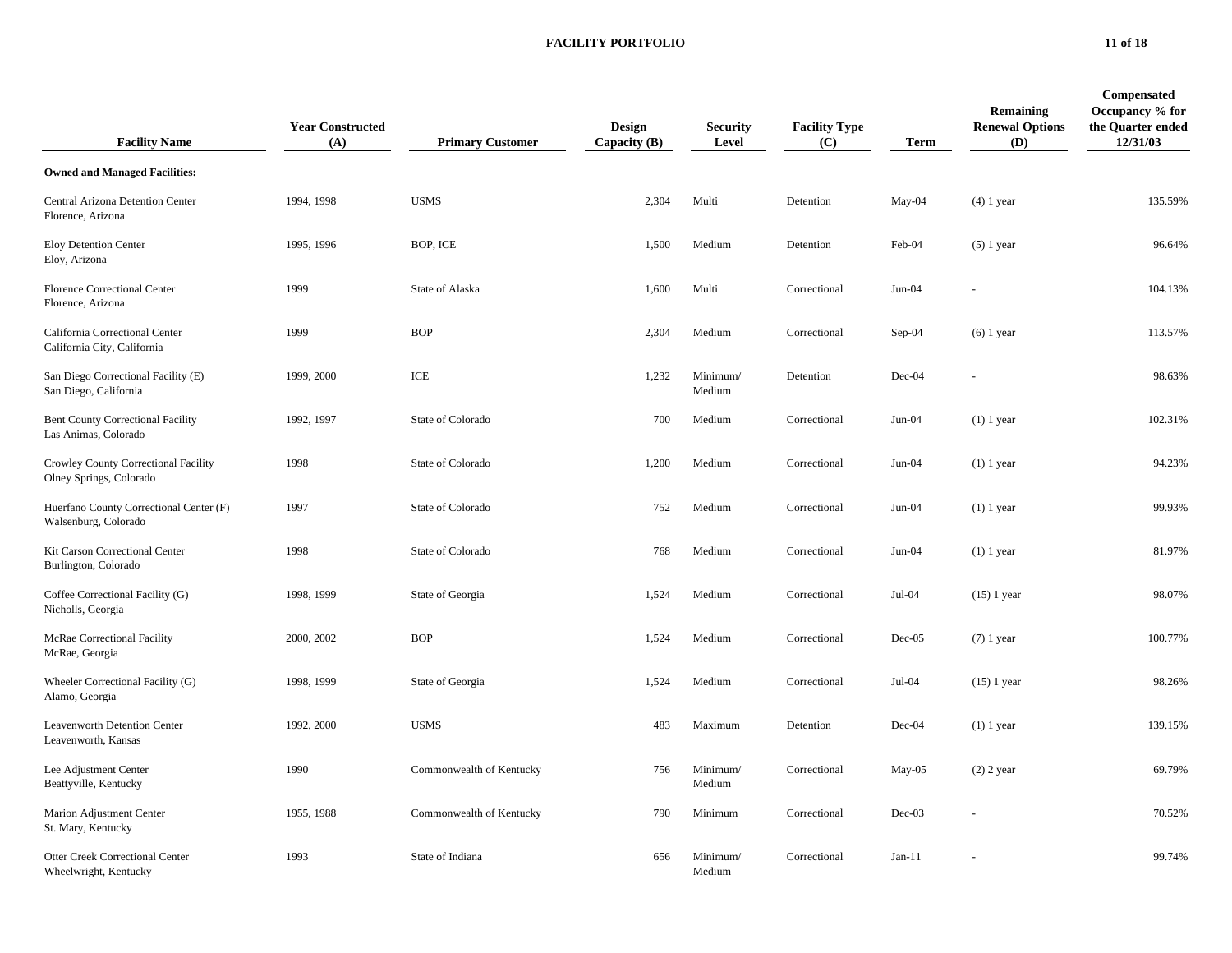#### **FACILITY PORTFOLIO 12 of 18**

| <b>Facility Name</b>                                                   | <b>Year Constructed</b><br>(A) | <b>Primary Customer</b>   | <b>Design</b><br>Capacity $(B)$ | <b>Security</b><br>Level | <b>Facility Type</b><br>(C) | Term             | Remaining<br><b>Renewal Options</b><br>(D) | Compensated<br>Occupancy % for<br>the Quarter ended<br>12/31/03 |
|------------------------------------------------------------------------|--------------------------------|---------------------------|---------------------------------|--------------------------|-----------------------------|------------------|--------------------------------------------|-----------------------------------------------------------------|
| Prairie Correctional Facility<br>Appleton, Minnesota                   | 1991                           | State of Wisconsin        | 1,338                           | Medium                   | Correctional                | $Dec-05$         | $(2)$ 1 year                               | 103.95%                                                         |
| Tallahatchie County Correctional Facility (H)<br>Tutwiler, Mississippi | 2000                           | State of Alabama (I)      | 1,104                           | Medium                   | Correctional                | Indefinite $(I)$ | $\sim$                                     | 131.12%                                                         |
| Crossroads Correctional Center (J)<br>Shelby, Montana                  | 1999                           | State of Montana          | 512                             | Multi                    | Correctional                | $Jun-05$         | $(7)$ 2 year                               | 85.84%                                                          |
| Cibola County Corrections Center<br>Milan, New Mexico                  | 1994, 1999                     | <b>BOP</b>                | 1,072                           | Medium                   | Correctional                | $Sep-04$         | $(6)$ 1 year                               | 100.77%                                                         |
| New Mexico Women's Correctional Facility<br>Grants, New Mexico         | 1989, 2000                     | State of New Mexico       | 596                             | Multi                    | Correctional                | $Jun-04$         | $(1)$ 1 year                               | 95.07%                                                          |
| Torrance County Detention Facility<br>Estancia, New Mexico             | 1990, 1997                     | <b>USMS</b>               | 910                             | Multi                    | Detention                   | Indefinite       |                                            | 85.10%                                                          |
| Northeast Ohio Correctional Center (K)<br>Youngstown, Ohio             | 1997                           |                           | 2,016                           | Medium                   | Correctional                |                  |                                            | 0.00%                                                           |
| Cimarron Correctional Facility (L)<br>Cushing, Oklahoma                | 1997                           | State of Oklahoma         | 960                             | Medium                   | Correctional                | $Jan-04$         |                                            | 97.87%                                                          |
| Davis Correctional Facility (L)<br>Holdenville, Oklahoma               | 1996                           | State of Oklahoma         | 960                             | Medium                   | Correctional                | Jan-04           |                                            | 98.59%                                                          |
| Diamondback Correctional Facility<br>Watonga, Oklahoma                 | 1998, 2000                     | State of Hawaii           | 2,160                           | Medium                   | Correctional                | $Jun-04$         |                                            | 66.80%                                                          |
| North Fork Correctional Facility (M)<br>Sayre, Oklahoma                | 1998                           |                           | 1,440                           | Medium                   | Correctional                |                  |                                            | 0.00%                                                           |
| West Tennessee Detention Facility<br>Mason, Tennessee                  | 1990, 1996                     | <b>USMS</b>               | 600                             | Multi                    | Detention                   | Feb-04           | $(3)$ 1 year                               | 61.74%                                                          |
| Shelby Training Center (N)<br>Memphis, Tennessee                       | 1986, 1995                     | Shelby County, TN         | 200                             | Secure                   | Juvenile                    | Apr- $15$        |                                            | 94.88%                                                          |
| Whiteville Correctional Facility (O)<br>Whiteville, Tennessee          | 1998                           | <b>State of Tennessee</b> | 1,536                           | Medium                   | Correctional                | $Sep-05$         | $(2)$ 1 year                               | 95.90%                                                          |
| Bridgeport Pre-Parole Transfer Facility<br>Bridgeport, Texas           | 1989                           | <b>State of Texas</b>     | 200                             | Medium                   | Correctional                | Feb-07           | $(4)$ 1 year                               | 96.41%                                                          |
| <b>Eden Detention Center</b><br>Eden, Texas                            | 1990                           | <b>BOP</b>                | 1,225                           | Medium                   | Correctional                | Apr-04           |                                            | 105.22%                                                         |
| <b>Houston Processing Center</b><br>Houston, Texas                     | 1984                           | ICE                       | 411                             | Medium                   | Detention                   | $Sep-04$         | $(4)$ 1 year                               | 123.24%                                                         |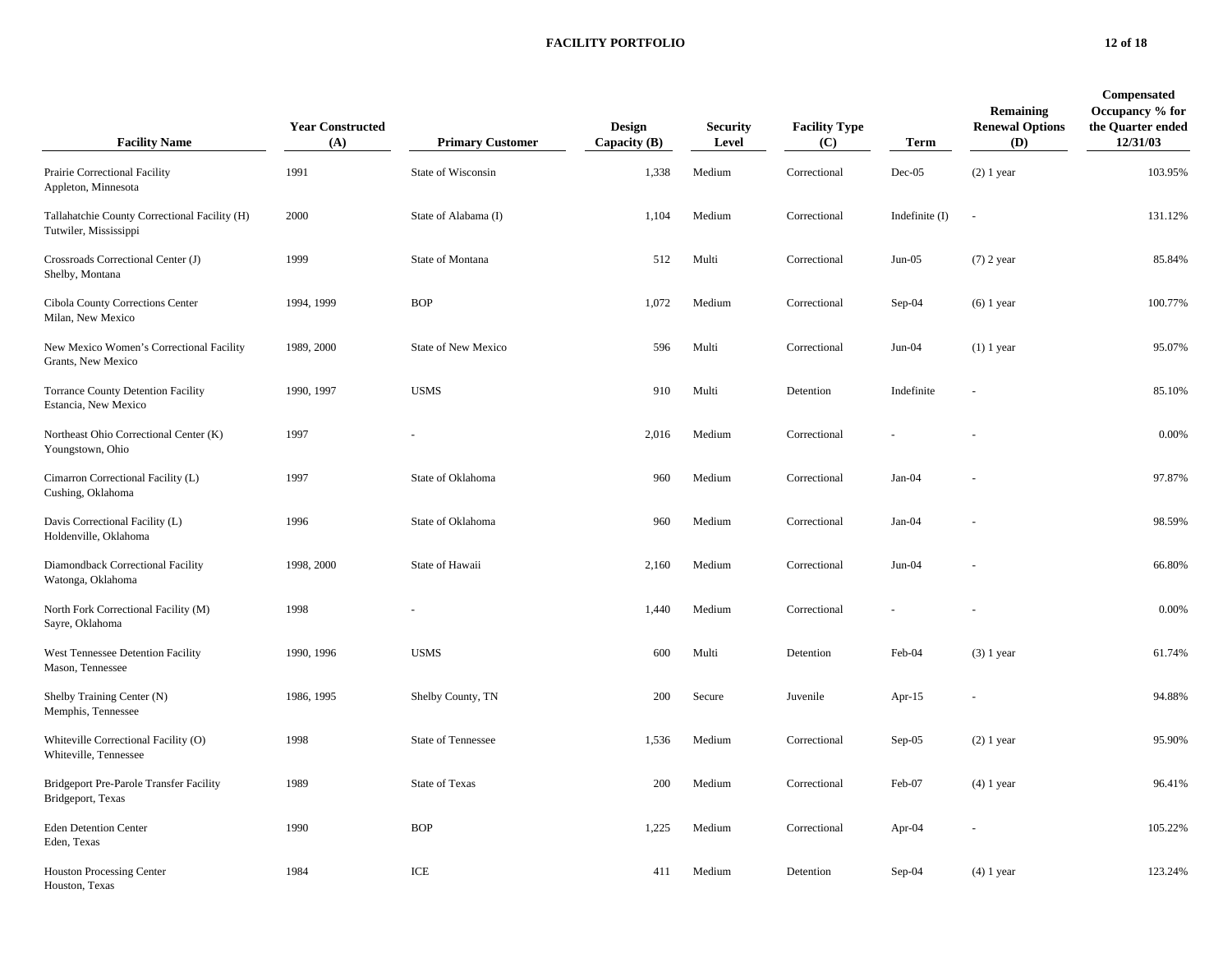#### **FACILITY PORTFOLIO 13 of 18**

| <b>Facility Name</b>                                                                     | <b>Year Constructed</b><br>(A) | <b>Primary Customer</b> | Design<br>Capacity (B) | <b>Security</b><br>Level | <b>Facility Type</b><br>(C) | <b>Term</b> | <b>Remaining</b><br><b>Renewal Options</b><br>(D) | Compensated<br>Occupancy % for<br>the Quarter ended<br>12/31/03 |
|------------------------------------------------------------------------------------------|--------------------------------|-------------------------|------------------------|--------------------------|-----------------------------|-------------|---------------------------------------------------|-----------------------------------------------------------------|
| Laredo Processing Center<br>Laredo, Texas                                                | 1985, 1990                     | ICE                     | 258                    | Minimum/<br>Medium       | Detention                   | Mar-04      | $(2)$ 3 month                                     | 147.40%                                                         |
| Webb County Detention Center<br>Laredo, Texas                                            | 1998                           | <b>USMS</b>             | 480                    | Medium                   | Detention                   | Aug-05      |                                                   | 107.50%                                                         |
| Mineral Wells Pre-Parole Transfer Facility<br>Mineral Wells, Texas                       | 1995                           | <b>State of Texas</b>   | 2,103                  | Minimum                  | Correctional                | Feb-07      | $(4)$ 1 year                                      | 97.88%                                                          |
| T. Don Hutto Correctional Center<br>Taylor, Texas                                        | 1997                           | ICE                     | 480                    | Minimum                  | Correctional                | May-04      | $(2)$ 2 year                                      | 76.27%                                                          |
| D.C. Correctional Treatment Facility (P)<br>Washington D.C.                              | 1992                           | District of Columbia    | 866                    | Medium                   | Detention                   | $Mar-17$    |                                                   | 113.88%                                                         |
| Total design capacity for Owned and Managed Facilities (38 Owned and Managed Facilities) |                                |                         | 41,044                 |                          |                             |             |                                                   |                                                                 |
| <b>Managed Only Facilities:</b>                                                          |                                |                         |                        |                          |                             |             |                                                   |                                                                 |
| <b>Bay Correctional Facility</b><br>Panama City, Florida                                 | N/A                            | State of Florida        | 750                    | Medium                   | Correctional                | Jun-04      | $(1)$ 2 year                                      | 99.39%                                                          |
| Bay County Jail and Annex<br>Panama City, Florida                                        | N/A                            | Bay County, FL          | 677                    | Multi                    | Detention                   | Sep-06      |                                                   | 153.45%                                                         |
| Citrus County Detention Facility<br>Lecanto, Florida                                     | N/A                            | Citrus County, FL       | 400                    | Multi                    | Detention                   | $Sep-05$    | $(1)$ 5 year                                      | 99.16%                                                          |
| Gadsden Correctional Institution<br>Quincy, Florida                                      | N/A                            | State of Florida        | 896                    | Minimum/<br>Medium       | Correctional                | $Jun-04$    |                                                   | 115.12%                                                         |
| Hernando County Jail<br>Brooksville, Florida                                             | N/A                            | Hernando County, FL     | 302                    | Multi                    | Detention                   | $Oct-10$    |                                                   | 118.41%                                                         |
| Lake City Correctional Facility<br>Lake City, Florida                                    | N/A                            | State of Florida        | 350                    | Secure                   | Correctional                | $Jun-04$    | $(1)$ 2 year                                      | 99.55%                                                          |
| Idaho Correctional Center<br>Boise, Idaho                                                | N/A                            | State of Idaho          | 1,270                  | Minimum/<br>Medium       | Correctional                | $Jun-05$    |                                                   | 99.69%                                                          |
| Marion County Jail<br>Indianapolis, Indiana                                              | N/A                            | Marion County, IN       | 670                    | Multi                    | Detention                   | $Nov-05$    |                                                   | 145.46%                                                         |
| Winn Correctional Center<br>Winnfield, Louisiana                                         | N/A                            | State of Louisiana      | 1,538                  | Medium/<br>Maximum       | Correctional                | $Sep-06$    | $(1)$ 2 year                                      | 94.76%                                                          |
| Wilkinson County Correctional Facility<br>Woodville, Mississippi                         | N/A                            | State of Mississippi    | 1,000                  | Medium                   | Correctional                | $Jan-04$    | $(1)$ 2 year                                      | 98.82%                                                          |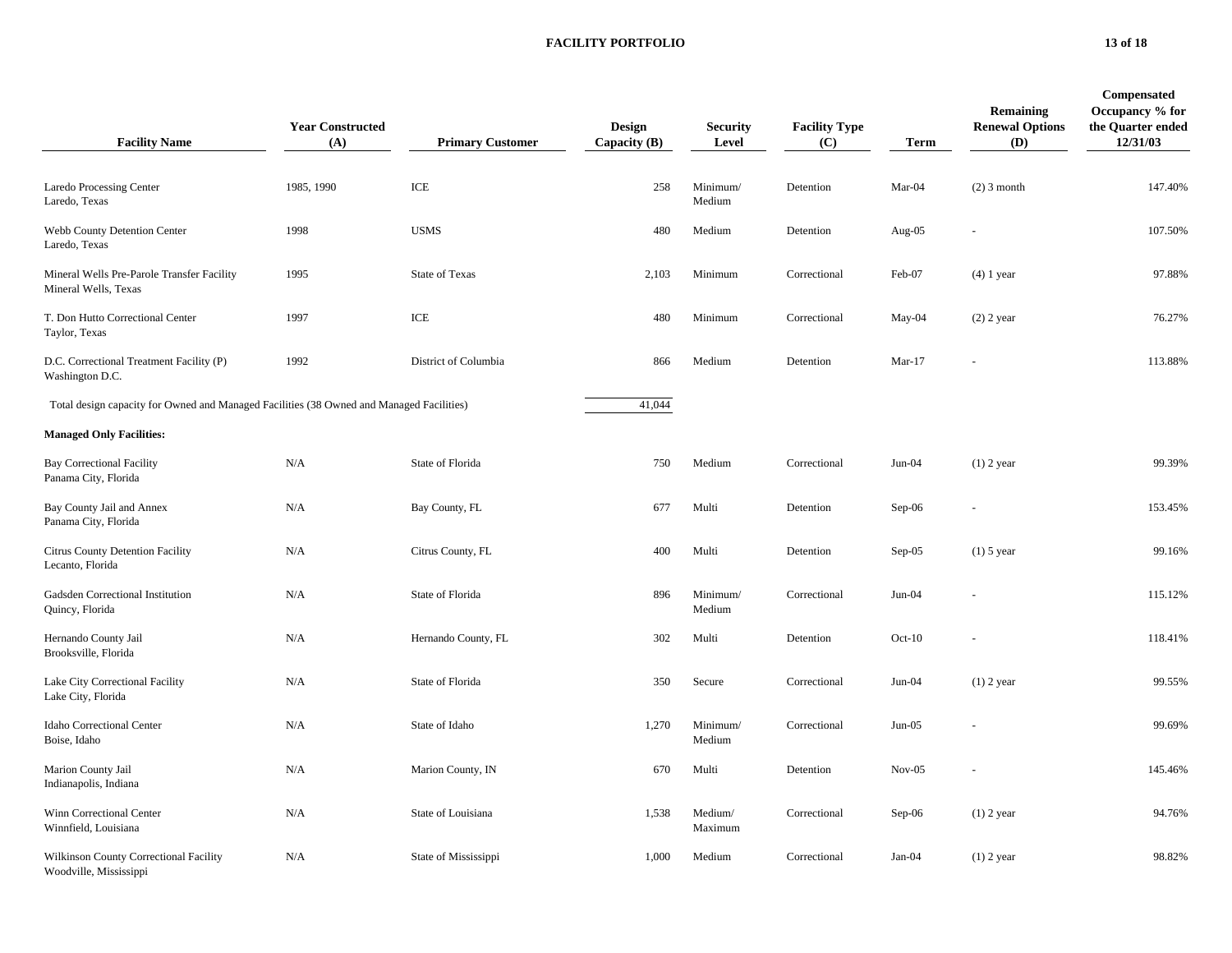#### **FACILITY PORTFOLIO 14 of 18**

| <b>Facility Name</b>                                                           | <b>Year Constructed</b><br>(A) | <b>Primary Customer</b>   | Design<br>Capacity $(B)$ | <b>Security</b><br>Level | <b>Facility Type</b><br>(C) | Term     | Remaining<br><b>Renewal Options</b><br>(D) | Compensated<br>Occupancy % for<br>the Quarter ended<br>12/31/03 |
|--------------------------------------------------------------------------------|--------------------------------|---------------------------|--------------------------|--------------------------|-----------------------------|----------|--------------------------------------------|-----------------------------------------------------------------|
| Southern Nevada Women's Correctional<br>Center<br>Las Vegas, Nevada            | N/A                            | State of Nevada           | 500                      | Multi                    | Correctional                | Oct-04   | 3 year indefinite                          | 88.10%                                                          |
| <b>Elizabeth Detention Center</b><br>Elizabeth, New Jersey                     | N/A                            | ICE                       | 300                      | Minimum                  | Detention                   | $Jan-04$ | $(1)$ 1 year                               | 81.78%                                                          |
| David L. Moss Criminal Justice Center<br>Tulsa, Oklahoma                       | N/A                            | Tulsa County, OK          | 1,440                    | Multi                    | Detention                   | $Jun-05$ | $(2)$ 1 year                               | 93.96%                                                          |
| <b>Silverdale Facilities</b><br>Chattanooga, Tennessee                         | N/A                            | Hamilton County, TN       | 576                      | Multi                    | Detention                   | $Sep-04$ | $(3)$ 4 year                               | 97.94%                                                          |
| South Central Correctional Center<br>Clifton, Tennessee                        | N/A                            | <b>State of Tennessee</b> | 1,506                    | Medium                   | Correctional                | $Jun-05$ | $(1)$ 2 year                               | 106.69%                                                         |
| <b>Tall Trees</b><br>Memphis, Tennessee                                        | N/A                            | Shelby County, TN         | 63                       | Non-secure               | Juvenile                    | $Jun-04$ |                                            | 73.38%                                                          |
| Metro-Davidson County Detention Facility<br>Nashville, Tennessee               | N/A                            | Davidson County, TN       | 1,092                    | Multi                    | Detention                   | Jul-06   | $(2)$ 1 year                               | 114.82%                                                         |
| Hardeman County Correctional Facility<br>Whiteville, Tennessee                 | N/A                            | <b>State of Tennessee</b> | 2,016                    | Medium                   | Correctional                | $Jul-05$ | $(1)$ 2 year                               | 96.88%                                                          |
| <b>Bartlett State Jail</b><br>Bartlett, Texas                                  | N/A                            | State of Texas            | 962                      | Minimum/<br>Medium       | Correctional                | $Jan-07$ | $(4)$ 1 year                               | 103.13%                                                         |
| Liberty County Jail/Juvenile Center<br>Liberty, Texas                          | N/A                            | Liberty County, Texas     | 380                      | Multi                    | Detention                   | Jan-05   | $(2)$ 1 year                               | 93.00%                                                          |
| Sanders Estes Unit (Q)<br>Venus, Texas                                         | N/A                            | State of Texas            | 1,000                    | Minimum/<br>Medium       | Correctional                | $Jan-04$ |                                            | 99.68%                                                          |
| Total design capacity for Managed Only Facilities (21 Managed Only Facilities) |                                |                           | 17,688                   |                          |                             |          |                                            |                                                                 |
| Total design capacity for All Facilities as of December 31, 2003               |                                |                           | 58,732                   |                          |                             |          |                                            |                                                                 |
| Design capacity changes subsequent to December 31, 2003:                       |                                |                           |                          |                          |                             |          |                                            |                                                                 |
| Silverdale Facilities (Facility expansion)<br>Chattanooga, Tennessee           |                                |                           | 208                      |                          |                             |          |                                            |                                                                 |
| B. M. Moore Correctional Center (Q)<br>Overton, Texas                          | N/A                            | <b>State of Texas</b>     | 500                      | Minimum/<br>Medium       | Correctional                | $Jan-07$ | $(2)$ 1 year                               |                                                                 |
| Bradshaw State Jail (Q)<br>Henderson, Texas                                    | N/A                            | <b>State of Texas</b>     | 1,980                    | Minimum/<br>Medium       | Correctional                | $Jan-07$ | $(4)$ 1 year                               |                                                                 |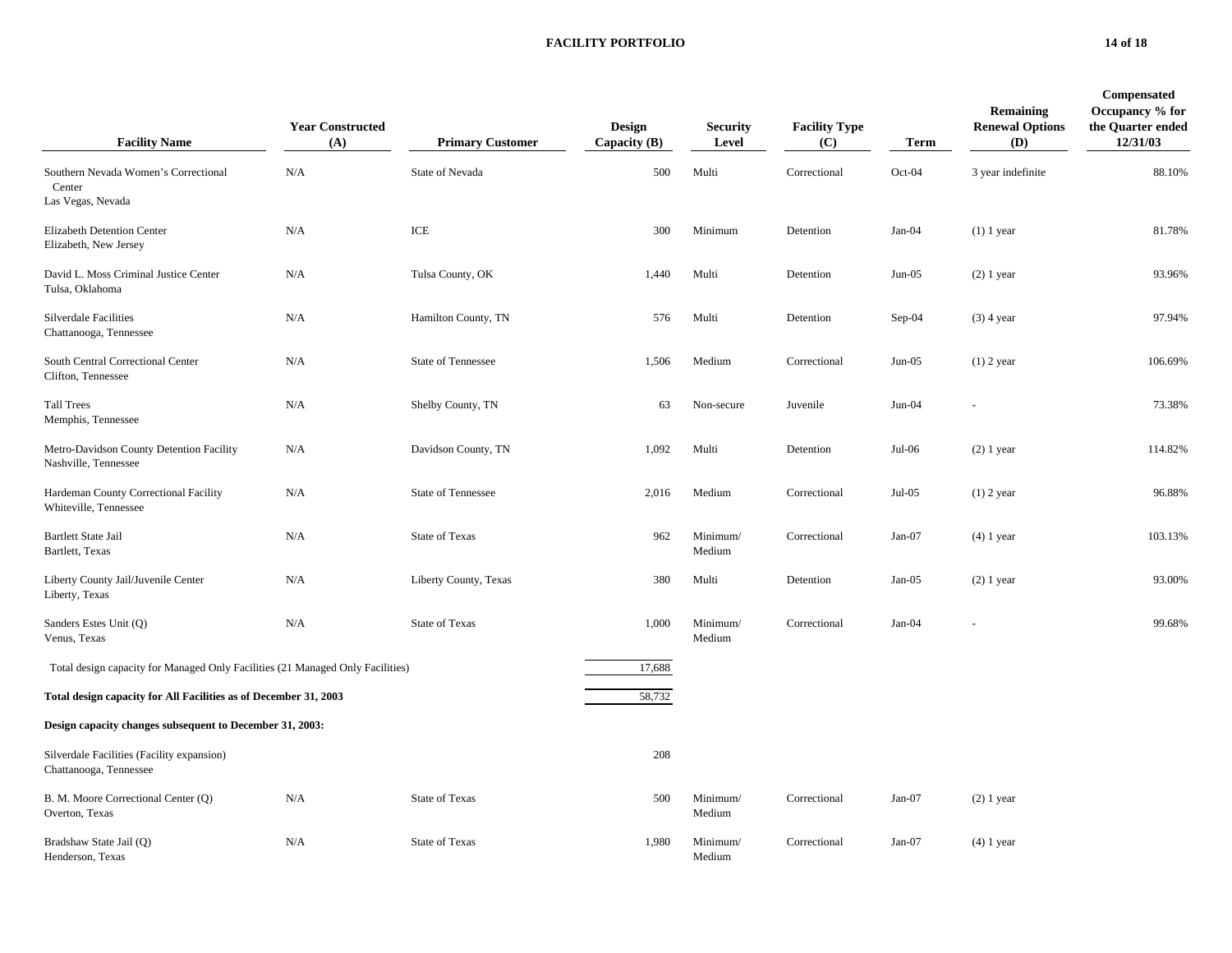#### **FACILITY PORTFOLIO 15 of 18**

| <b>Facility Name</b>                                    | <b>Year Constructed</b><br>(A) | <b>Primary Customer</b>             | <b>Design</b><br>Capacity $(B)$ | <b>Security</b><br>Level | <b>Facility Type</b><br>(C) | Term     | Remaining<br><b>Renewal Options</b><br>(D) | Compensated<br>Occupancy % for<br>the Quarter ended<br>12/31/03 |
|---------------------------------------------------------|--------------------------------|-------------------------------------|---------------------------------|--------------------------|-----------------------------|----------|--------------------------------------------|-----------------------------------------------------------------|
| Dawson State Jail (Q)<br>Dallas, Texas                  | N/A                            | <b>State of Texas</b>               | 2,216                           | Minimum/<br>Medium       | Correctional                | $Jan-07$ | $(4)$ 1 year                               |                                                                 |
| Diboll Correctional Center (Q)<br>Diboll, Texas         | N/A                            | <b>State of Texas</b>               | 518                             | Minimum/<br>Medium       | Correctional                | Jan-07   | $(2)$ 1 year                               |                                                                 |
| Lindsey State Jail (Q)<br>Jacksboro, Texas              | N/A                            | <b>State of Texas</b>               | 1,031                           | Minimum/<br>Medium       | Correctional                | Jan-07   | $(4)$ 1 year                               |                                                                 |
| Sanders Estes Unit (Q)<br>Venus, Texas                  |                                |                                     | (1,000)                         |                          |                             |          |                                            |                                                                 |
| Willacy State Jail (Q)<br>Raymondville, Texas           | N/A                            | <b>State of Texas</b>               | 1,069                           | Minimum/<br>Medium       | Correctional                | $Jan-07$ | $(4)$ 1 year                               |                                                                 |
| <b>Total current design capacity for All Facilities</b> |                                |                                     | 65,254                          |                          |                             |          |                                            |                                                                 |
| <b>Leased Facilities:</b>                               |                                |                                     |                                 |                          |                             |          |                                            |                                                                 |
| Leo Chesney Correctional Center<br>Live Oak, California | 1989                           | <b>Cornell Corrections</b>          | 240                             | Minimum                  | Owned/Leased                | Jun-04   | $\overline{\phantom{a}}$                   | N/A                                                             |
| Queensgate Correctional Facility<br>Cincinnati, Ohio    | 1906                           | Hamilton County, OH                 | 850                             | Medium                   | Owned/Leased                | Feb-05   | $(2)$ 1 year                               | N/A                                                             |
| Community Education Partners (R)<br>Houston, Texas      | N/A                            | <b>Community Education Partners</b> | $\overline{\phantom{a}}$        | Non-secure               | Owned/Leased                | $Jun-08$ | $(3)$ 5 year                               | N/A                                                             |

(A) The year constructed represents the initial completion of the facility's construction, as well as significant additions to the facility that occurred at a later date.

(B) Design capacity measures the number of beds, and accordingly, the number of inmates each facility is designed to accommodate. Facilities housing detainees on a short term basis may exceed the original intended design capacity for sentenced inmates due to the lower level of services required by detainees in custody for a brief period. We believe design capacity is an appropriate measure for evaluating prison operations, because the revenue generated by each facility is based on a per diem or monthly rate per inmate housed at the facility paid by the corresponding contracting governmental entity. (C) We manage numerous facilities that have more than a single function (i.e., housing both long-term sentenced adult prisoners and pre-trial detainees). The primary functional categories into which facility types are identified was determined by the relative size of prisoner populations in a particular facility on December 31, 2003. If, for example, a 1,000-bed facility housed 900 adult prisoners with sentences in excess of one year and 100 pre-trial detainees, the primary functional category to which it would be assigned would be that of correction facilities and not detention facilities. It should be understood that the primary functional category to which multi-user facilities are assigned may change from time to time.

(D) Remaining renewal options represents the number of renewals options, if applicable, and the remaining term of each option renewal.

(E) The facility is subject to a ground lease with the County of San Diego whereby the initial lease term is 18 years from the commencement of the contract, as defined. The County has the right to buy out all, or designated portions of, the premises at various times prior to the expiration of the term at a price generally equal to the cost of the premises, or the designated portion of the premises,

less an allowance for the amortization over a 20-year period. Upon expiration of the lease, ownership of the facility automatically reverts to the County of San Diego.

(F) The facility is subject to a purchase option held by Huerfano County which grants Huerfano County the right to purchase the facility upon an early termination of the contract at a price generally equal to the cost of the facility plus 80% of the percentage increase in the Consumer Price Index, cumulated annually.

(G) The facility is subject to a purchase option held by the Georgia Department of Corrections, or GDOC, which grants the GDOC the right to purchase the facility for the lesser of the facility's depreciated book value or fair market value at any time during the term of the contract between us and the GDOC.

(H) The facility is subject to a purchase option held by the Tallahatchie County Correctional Authority which grants Tallahatchie County Correctional Authority the right to purchase the facility at any time during the contract at a price generally equal to the cost of the premises less an allowance for amortization over a 20-year period.

(I) On January 13, 2004, we received notice from the Alabama Department of Corrections that it would withdraw all of its inmates housed at this facility. The inmates had been housed at this facility under a temporary emergency agreement to provide the State of Alabama immediate relief to its overcrowded prison system.

(J) The State of Montana has an option to purchase the facility at fair market value generally at any time during the term of the contract with us.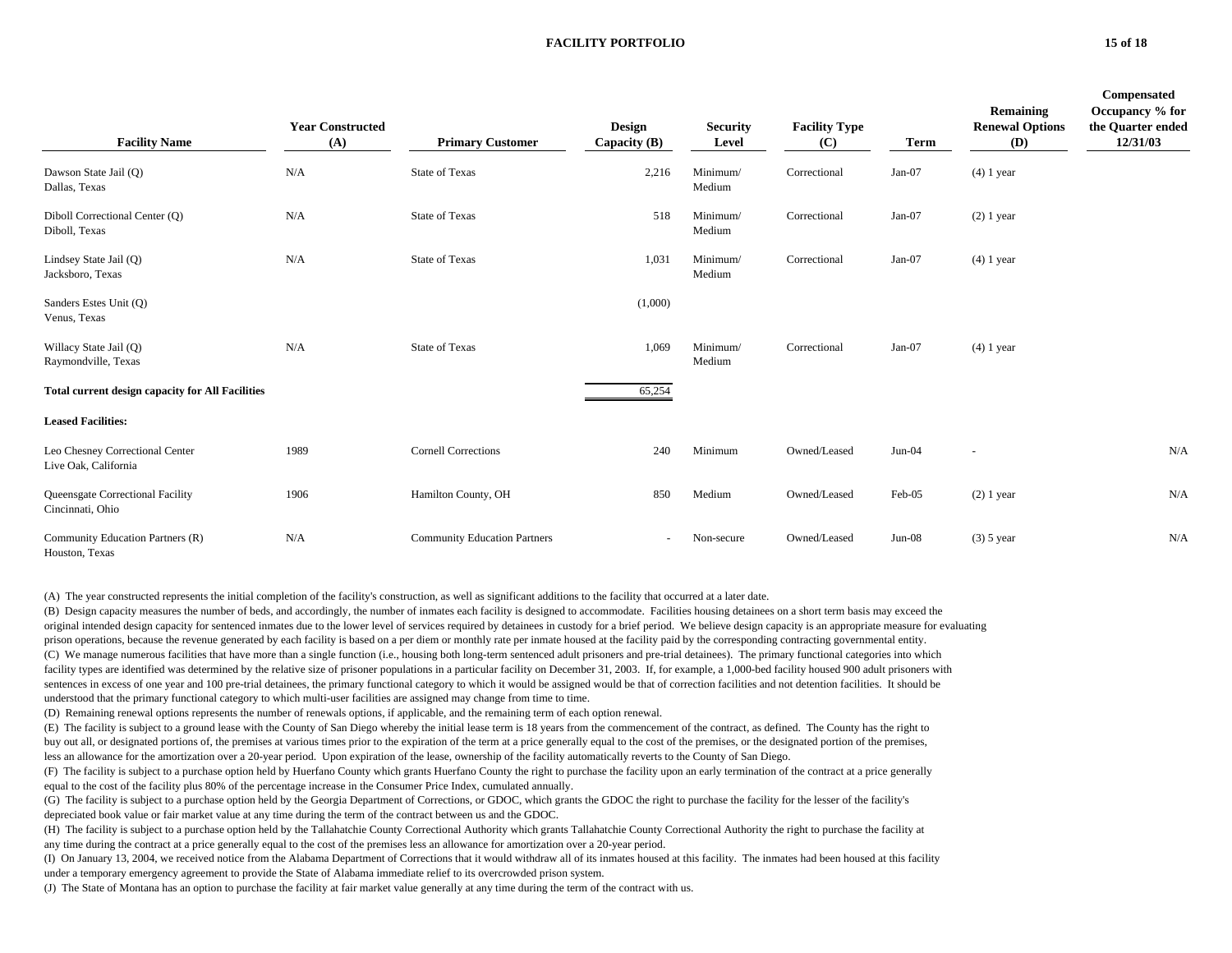#### **FACILITY PORTFOLIO 16 of 18**

|                                                                                                                                                                                                                                                                                                                                                                                                                                                                                                                                                                                                                                                                                                                                                                                                                                                                                                                                                                                                                                                                                                                                                                                                                                                                                                                                                                                                                                                                                                                                                                                                                                                                                                                                                                                                                                                                                                                                                                                                                                                                                                                                                                                                                                                                                        | <b>Year Constructed</b> |                         | <b>Design</b>  | <b>Security</b> | <b>Facility Type</b> |      | Remaining<br><b>Renewal Options</b> | <b>Compensated</b><br>Occupancy % for<br>the Quarter ended |
|----------------------------------------------------------------------------------------------------------------------------------------------------------------------------------------------------------------------------------------------------------------------------------------------------------------------------------------------------------------------------------------------------------------------------------------------------------------------------------------------------------------------------------------------------------------------------------------------------------------------------------------------------------------------------------------------------------------------------------------------------------------------------------------------------------------------------------------------------------------------------------------------------------------------------------------------------------------------------------------------------------------------------------------------------------------------------------------------------------------------------------------------------------------------------------------------------------------------------------------------------------------------------------------------------------------------------------------------------------------------------------------------------------------------------------------------------------------------------------------------------------------------------------------------------------------------------------------------------------------------------------------------------------------------------------------------------------------------------------------------------------------------------------------------------------------------------------------------------------------------------------------------------------------------------------------------------------------------------------------------------------------------------------------------------------------------------------------------------------------------------------------------------------------------------------------------------------------------------------------------------------------------------------------|-------------------------|-------------------------|----------------|-----------------|----------------------|------|-------------------------------------|------------------------------------------------------------|
| <b>Facility Name</b>                                                                                                                                                                                                                                                                                                                                                                                                                                                                                                                                                                                                                                                                                                                                                                                                                                                                                                                                                                                                                                                                                                                                                                                                                                                                                                                                                                                                                                                                                                                                                                                                                                                                                                                                                                                                                                                                                                                                                                                                                                                                                                                                                                                                                                                                   | (A)                     | <b>Primary Customer</b> | Capacity $(B)$ | Level           | (C)                  | Term | (D)                                 | 12/31/03                                                   |
| (K) All inmates were transferred out of this facility during 2001 due to a new law that mandated that the BOP assume jurisdiction of all D.C. offenders under the custody of the BOP by the end of 2001.<br>(L) The facility is subject to a purchase option held by the Oklahoma Department of Corrections, or ODC, which grants the ODC the right to purchase the facility at its fair market value at any time.<br>(M) All of the Wisconsin inmates housed at the North Fork Correctional Facility were transferred to the Diamondback Correctional Facility in order to satisfy a contractual provision mandated by the<br>State of Wisconsin. Upon completion of the inmate transfers, North Fork Correctional Facility was closed and will remain closed for an indefinite period of time. The Company is currently pursuing<br>new management contracts and other opportunities to take advantage of the beds that are available at the North Fork Correctional Facility, but can provide no assurance that it will be successful in doing so.<br>(N) Upon conclusion of the thirty-year lease with Shelby County, Tennessee, the facility will become the property of Shelby County. Prior to such time, if the County terminates the lease without<br>cause, or breaches the lease or the State fails to fund the contract, we may purchase the property for \$150,000. If we terminate the lease without cause, or breach the contract, we will be required to<br>purchase the property for its fair market value as agreed to by the County and us.<br>(O) The State of Tennessee has the option to purchase the facility in the event of our bankruptcy, or upon an operational breach, as defined, at a price equal to the book value, as defined.<br>(P) The District of Columbia has the right to purchase the facility at any time during the term of the contract at a price generally equal to the present value of the remaining lease payments for<br>the premises. Upon expiration of the lease, ownership of the facility automatically reverts to the District of Columbia.<br>(Q) On November 10, 2003, we announced that the Texas Department of Criminal Justice awarded us contracts to manage seven state correctional facilities as part of a procurement |                         |                         |                |                 |                      |      |                                     |                                                            |

Additionally, as part of the RFP, the TDCJ did not award us the contract for the continued management of Sanders Estes Unit.

(R) The alternative educational facility is currently configured to accommodate 900 at-risk juveniles and may be expanded to accommodate a total of 1,400 at-risk juveniles.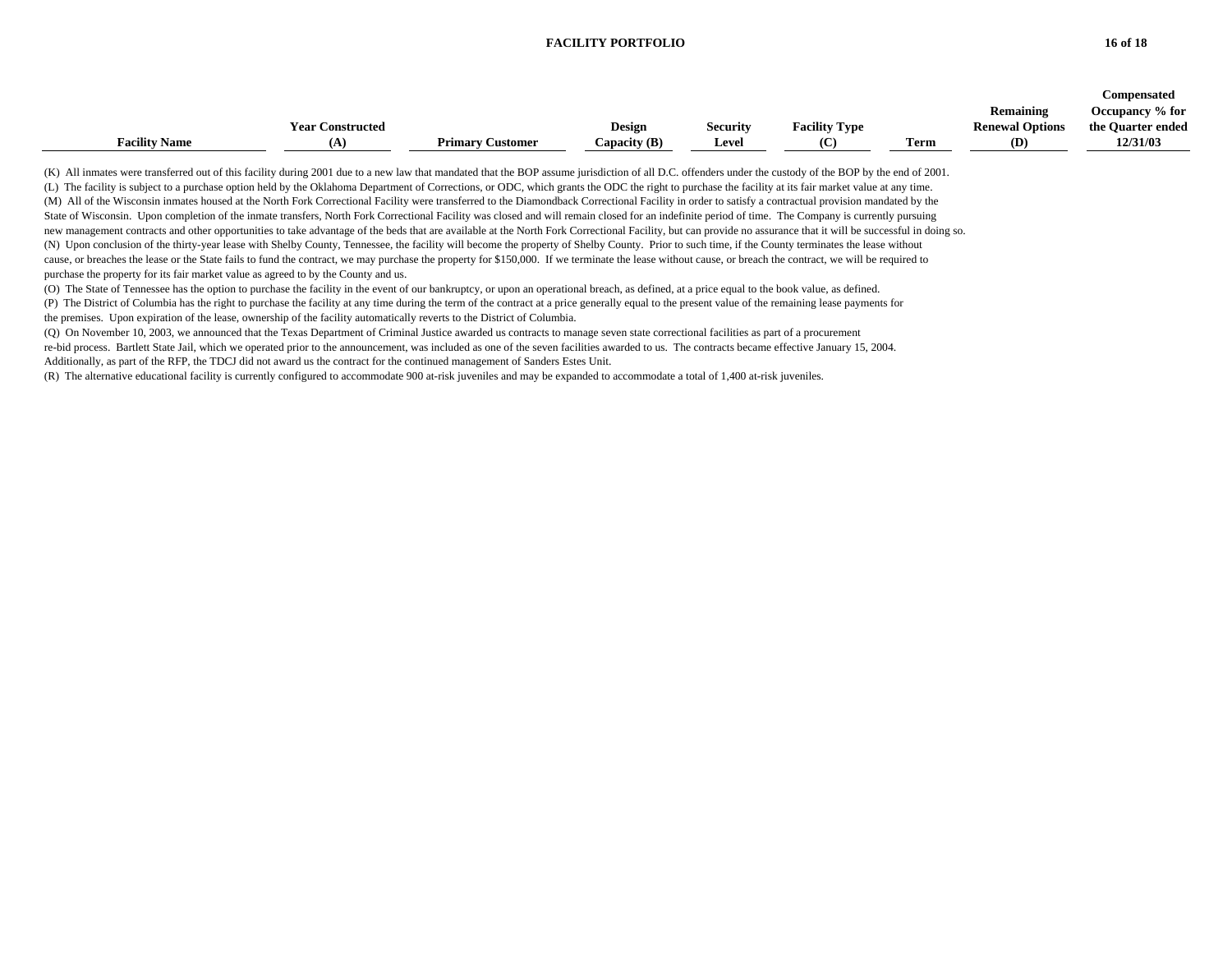# **DIVERSIFICATION OF REVENUE**

#### (Unaudited and amounts in thousands)

| <b>Customer</b>                                             | <b>Management Revenue</b><br><b>For the Year Ended</b><br><b>December 31, 2003</b> |           | <b>Percent of Management Revenue</b><br>For the Year Ended December 31,<br>2003 |  |
|-------------------------------------------------------------|------------------------------------------------------------------------------------|-----------|---------------------------------------------------------------------------------|--|
| <b>Bureau of Prisons</b>                                    | \$                                                                                 | 168,771   | 16.56%                                                                          |  |
| <b>United States Marshals</b>                               |                                                                                    | 141,137   | 13.85%                                                                          |  |
| United States Immigration and Customs Enforcement           |                                                                                    | 74,166    | 7.28%                                                                           |  |
| Tennessee                                                   |                                                                                    | 65,150    | 6.39%                                                                           |  |
| Georgia                                                     |                                                                                    | 50,094    | 4.91%                                                                           |  |
| Colorado                                                    |                                                                                    | 47,401    | 4.65%                                                                           |  |
| Texas                                                       |                                                                                    | 46,136    | 4.53%                                                                           |  |
| Florida                                                     |                                                                                    | 44,164    | 4.33%                                                                           |  |
| Wisconsin                                                   |                                                                                    | 43,484    | 4.27%                                                                           |  |
| Oklahoma                                                    |                                                                                    | 34,786    | 3.41%                                                                           |  |
|                                                             |                                                                                    | 715,289   | 70.17%                                                                          |  |
| Total Management Revenue, including discontinued operations | \$                                                                                 | 1,019,355 | 100.00%                                                                         |  |